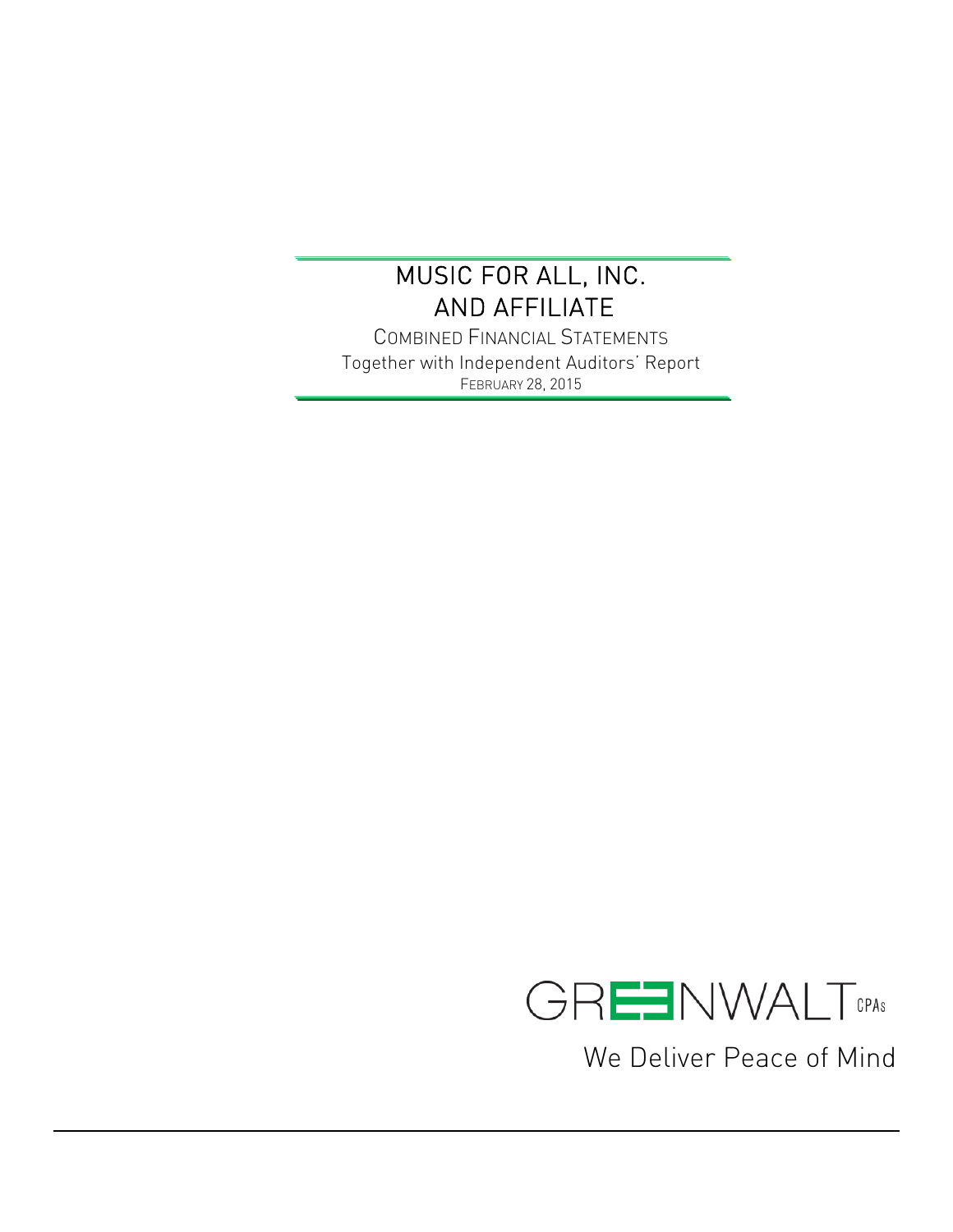



#### INDEPENDENT AUDITORS' REPORT

To the Boards of Directors of Music for All, Inc. and Affiliate:

We have audited the accompanying combined financial statements of Music for All, Inc. and Affiliate, which comprise the combined statement of financial position as of February 28, 2015 and the related combined statements of activities, functional expenses, and cash flows for the year then ended and the related notes to the financial statements.

#### Management's Responsibility for the Financial Statements

Management is responsible for the preparation and fair presentation of these combined financial statements in accordance with accounting principles generally accepted in the United States of America; this includes the design, implementation, and maintenance of internal control relevant to the preparation and fair presentation of financial statements that are free from material misstatement, whether due to fraud or error.

#### Auditors' Responsibility

Our responsibility is to express an opinion on these combined financial statements based on our audit. We conducted our audit in accordance with auditing standards generally accepted in the United States of America. Those standards require that we plan and perform the audit to obtain reasonable assurance about whether the financial statements are free of material misstatement.

An audit involves performing procedures to obtain audit evidence about the amounts and disclosures in the combined financial statements. The procedures selected depend on the auditors' judgment, including the assessment of the risks of material misstatement of the combined financial statements, whether due to fraud or error. In making those risk assessments, the auditor considers internal control relevant to the entity's preparation and fair presentation of the combined financial statements in order to design audit procedures that are appropriate in the circumstances, but not for the purpose of expressing an opinion on the effectiveness of the entity's internal control. Accordingly, we express no such opinion. An audit also includes evaluating the appropriateness of accounting policies used and the reasonableness of significant estimates made by management, as well as evaluating the overall presentation of the combined financial statements.

We believe that the audit evidence we have obtained is sufficient and appropriate to provide a basis for our audit opinion.

#### Opinion

In our opinion, the combined financial statements referred to above present fairly, in all material respects, the financial position of Music for All, Inc. and Affiliate as of February 28, 2015, and the changes in their net assets and cash flows for the year then ended in accordance with accounting principles generally accepted in the United States of America.

#### Report on Summarized Comparative Information

We have previously audited Music for All, Inc. and Affiliate's 2014 combined financial statements, and we expressed an unmodified audit opinion on those audited financial statements in our report dated June 18, 2014. In our opinion, the summarized comparative information presented herein as of and for the year ended February 28, 2014 is consistent, in all material respects, with the audited financial statements from which it has been derived.

Scenwalt CPAs, Inc.

June 10, 2015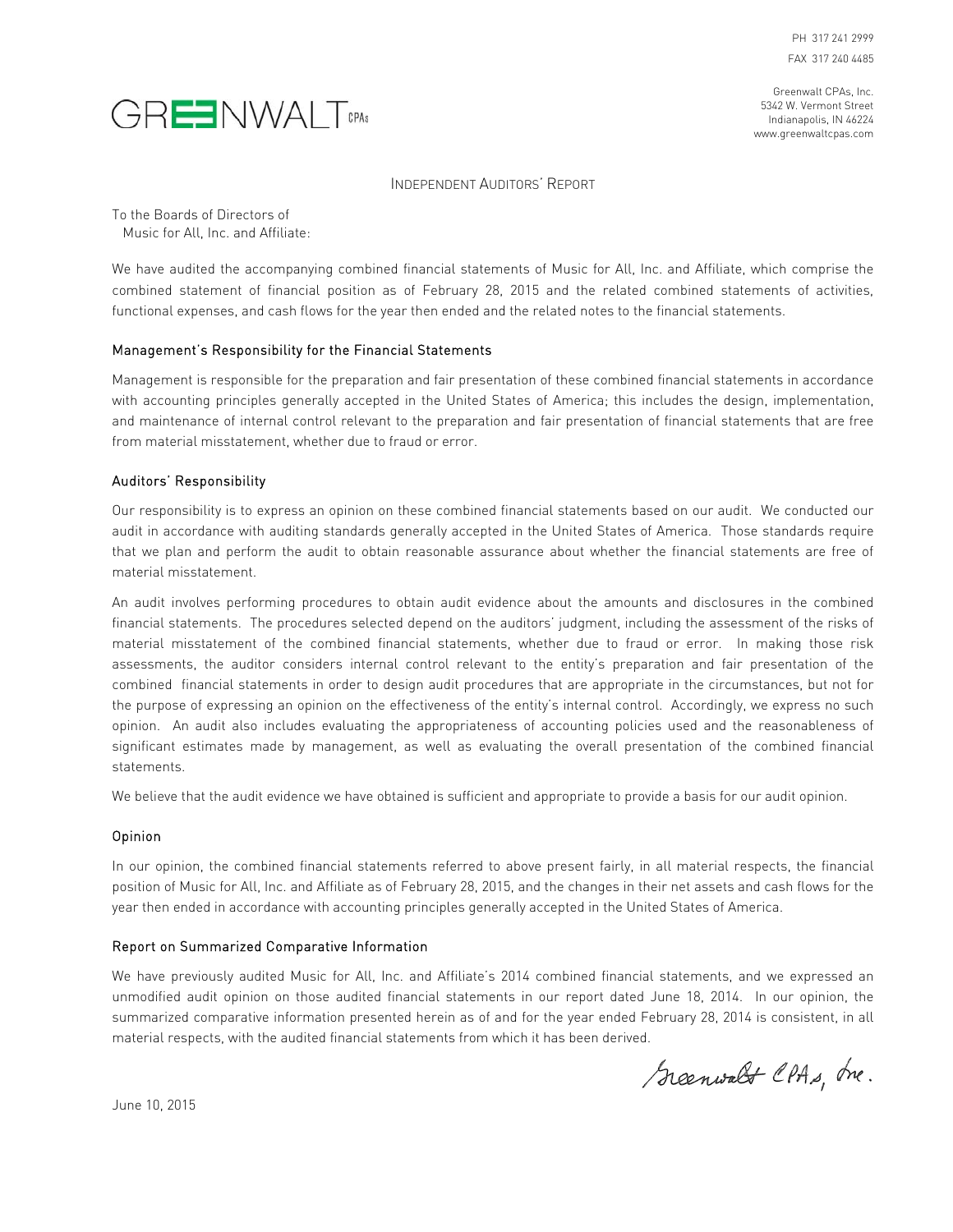COMBINED STATEMENTS OF FINANCIAL POSITION

FEBRUARY 28, 2015 AND FEBUARY 28, 2014

|                                                    |                 |                           | <b>LIABILITIES AND</b>             |                            |                         |
|----------------------------------------------------|-----------------|---------------------------|------------------------------------|----------------------------|-------------------------|
| <b>ASSETS</b>                                      | 2015            | <b>NET ASSETS</b><br>2014 |                                    | 2015                       | 2014                    |
| <b>CURRENT ASSETS</b>                              |                 |                           | <b>CURRENT LIABILITIES</b>         |                            |                         |
| Cash                                               | 2,461,328<br>\$ | \$1,974,528               | Accounts payable                   | \$<br>24,126               | $\mathcal{L}$<br>19,356 |
| Accounts receivable, net of allowance for doubtful |                 |                           | Accrued expenses                   | 284,590                    | 133,671                 |
| accounts of \$15,400 and \$75,400 in 2015 and      |                 |                           | Prepaid event income               | 2,156,666                  | 2,124,967               |
| 2014, respectively                                 | 558.799         | 527,083                   |                                    |                            |                         |
| Inventory                                          | 18.653          | 17,984                    | Total current liabilities          | 2,465,382                  | 2,277,994               |
| Prepaid expenses                                   | 271,806         | 217,768                   |                                    |                            |                         |
|                                                    |                 |                           | <b>LONG-TERM LIABILITIES</b>       |                            |                         |
| Total current assets                               | 3,310,586       | 2,737,363                 | Deferred trust liability           | 36,863                     | 38,204                  |
|                                                    |                 |                           | Reserve for license fees           | 39,291                     | 34,247                  |
| <b>INVESTMENTS</b>                                 |                 |                           |                                    |                            |                         |
| Marketable securities                              | 285,097         | 267,291                   | Total long-term liabilities        | 76,154                     | 72,451                  |
| PROPERTY AND EQUIPMENT                             |                 |                           | Total liabilities                  | 2,541,536                  | 2,350,445               |
| Property and equipment                             | 1,464,036       | 1,450,140                 |                                    |                            |                         |
| Accumulated depreciation                           | (1,409,554)     | (1,402,094)               | <b>COMMITMENTS AND CONTINGENCY</b> |                            |                         |
|                                                    |                 |                           | (Notes 10, 11, and 12)             |                            |                         |
| Net property and equipment                         | 54,482          | 48,046                    |                                    |                            |                         |
|                                                    |                 |                           | <b>NET ASSETS</b>                  |                            |                         |
| <b>OTHER ASSETS</b>                                |                 |                           | Unrestricted                       | 825,234                    | 417,715                 |
| Trademark                                          | 20,000          | 20,000                    | Temporarily restricted             | 157,914                    | 160,161                 |
|                                                    |                 |                           | Permanently restricted             | 145,481                    | 144,379                 |
|                                                    |                 |                           |                                    |                            |                         |
|                                                    |                 |                           | Total net assets                   | 1,128,629                  | 722,255                 |
|                                                    | 3,670,165<br>\$ | \$3.072.700               |                                    | 3,670,165<br>$\mathcal{L}$ | \$3,072,700             |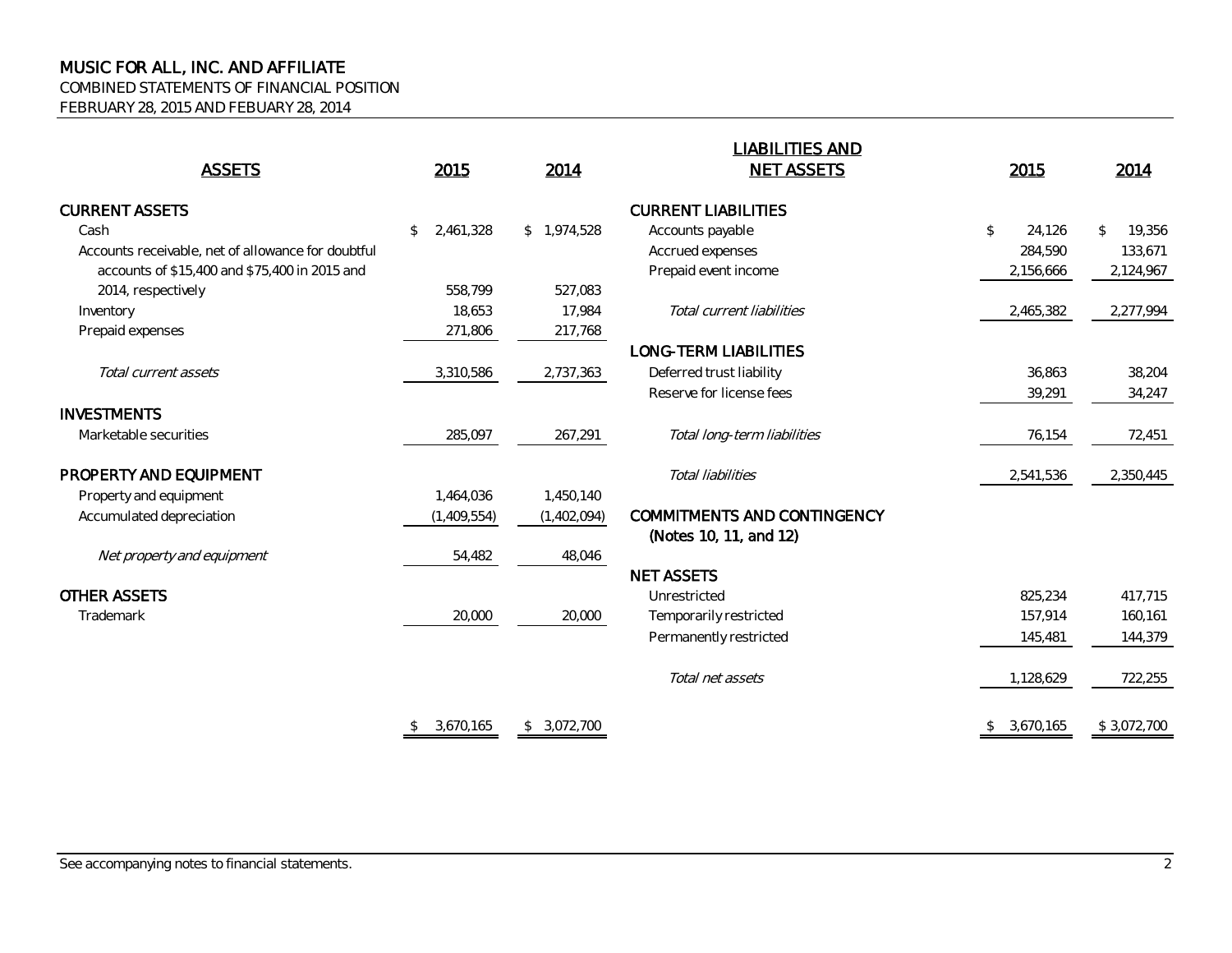COMBINED STATEMENT OF ACTIVITIES FOR THE YEAR ENDED FEBRUARY 28, 2015

WITH SUMMARIZED COMPARATIVE INFORMATION FOR THE YEAR ENDED FEBRUARY 28, 2014

|                                             | <b>UNRESTRICTED</b> | <b>RESTRICTED</b> | <b>TEMPORARILY PERMANENTLY</b><br><b>RESTRICTED</b> | 2015<br><b>TOTAL</b> | 2014<br><b>TOTAL</b> |
|---------------------------------------------|---------------------|-------------------|-----------------------------------------------------|----------------------|----------------------|
| <b>REVENUE</b>                              |                     |                   |                                                     |                      |                      |
| Program fees                                | \$<br>819,121       | $$\mathbb{S}$$    | \$                                                  | 819,121<br>\$        | 753,576<br>\$        |
| Housing and meal fees                       | 1,279,977           |                   |                                                     | 1,279,977            | 1,064,314            |
| <b>Ticket fees</b>                          | 2,472,160           |                   |                                                     | 2,472,160            | 2,214,506            |
| <b>Band fees</b>                            | 531,446             |                   |                                                     | 531,446              | 472,725              |
| Merchandise sales                           | 21,985              |                   |                                                     | 21,985               | 44,047               |
| Program book sales                          | 145,540             |                   |                                                     | 145,540              | 125,916              |
| Photography commissions                     | 1,000               |                   |                                                     | 1,000                |                      |
| Video commissions and fees                  | 900                 |                   |                                                     | 900                  |                      |
| Merchandise commissions and sales           | 610,451             |                   |                                                     | 610,451              | 534,457              |
| Sponsorships                                | 973,103             |                   |                                                     | 973,103              | 971,856              |
| Contributions                               | 120,525             | 200               | 1,102                                               | 121,827              | 200,008              |
| In-kind contributions                       | 148,605             |                   |                                                     | 148,605              | 90,523               |
| Grants                                      | 133,426             |                   |                                                     | 133,426              | 111,549              |
| Interest and dividends                      | 11,842              |                   |                                                     | 11,842               | 4,456                |
| Realized and unrealized gain on investments | 7,752               | 163               |                                                     | 7,915                | 16,803               |
| Miscellaneous                               | 46,404              |                   |                                                     | 46,404               | 38,681               |
| Net assets released from restrictions       | 2,610               | (2,610)           |                                                     |                      |                      |
| Total revenue                               | 7,326,847           | (2, 247)          | 1,102                                               | 7,325,702            | 6,643,417            |
| <b>EXPENSES</b>                             |                     |                   |                                                     |                      |                      |
| Program                                     | 6,307,168           |                   |                                                     | 6,307,168            | 5,459,279            |
| Fundraising                                 | 145,794             |                   |                                                     | 145,794              | 212,097              |
| General and administrative                  | 466,366             |                   |                                                     | 466,366              | 390,021              |
| Total expenses                              | 6,919,328           |                   |                                                     | 6,919,328            | 6,061,397            |
| <b>CHANGE IN NET ASSETS</b>                 | 407,519             | (2, 247)          | 1,102                                               | 406,374              | 582,020              |
| NET ASSETS, BEGINNING OF YEAR               | 417,715             | 160,161           | 144,379                                             | 722,255              | 140,235              |
| NET ASSETS, END OF YEAR                     | \$<br>825,234       | \$<br>157,914     | 145,481<br>\$                                       | \$1,128,629          | 722,255<br>\$        |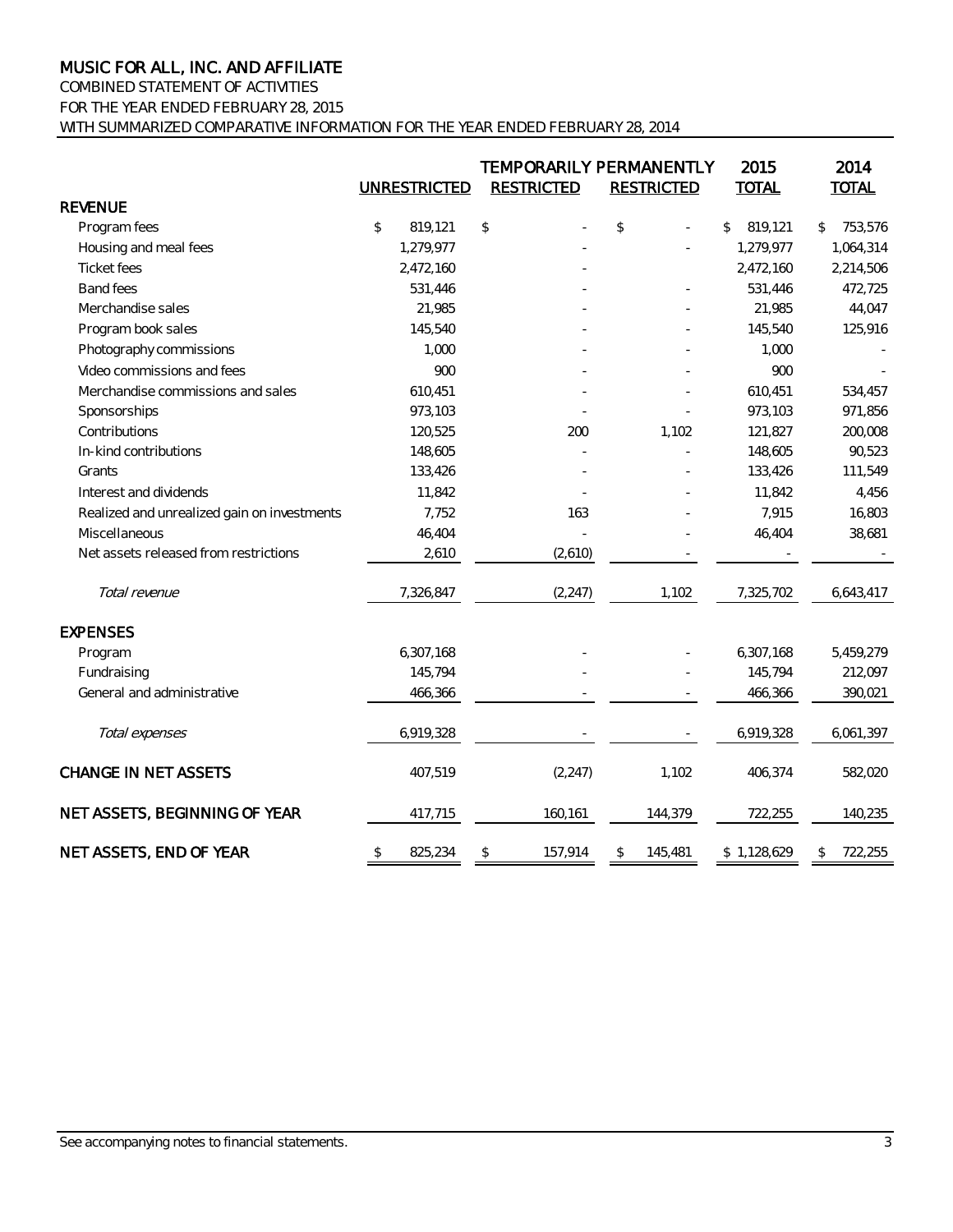COMBINED STATEMENT OF FUNCTIONAL EXPENSES

FOR THE YEAR ENDED FEBRUARY 28, 2015

WITH SUMMARIZED COMPARATIVE INFORMATION FOR THE YEAR ENDED FEBRUARY 28, 2014

|                                    |                 |                 |               | <b>GENERAL AND</b>                |                 |               |              |
|------------------------------------|-----------------|-----------------|---------------|-----------------------------------|-----------------|---------------|--------------|
|                                    | PROGRAM         |                 |               | <b>FUNDRAISING ADMINISTRATIVE</b> | 2015            |               | 2014         |
|                                    | <b>EXPENSES</b> | <b>EXPENSES</b> |               | <b>EXPENSES</b>                   | <b>TOTAL</b>    |               | <b>TOTAL</b> |
| <b>PROGRAMS</b>                    |                 |                 |               |                                   |                 |               |              |
| Awards and trophies                | \$<br>78,969    | \$              | $\mathcal{L}$ |                                   | \$<br>78,969    | $\mathsf{\$}$ | 78,308       |
| Scholarships and grants            | 36,770          |                 |               |                                   | 36,770          |               | 6,299        |
| Clinicians' and judges' fees       | 760,390         |                 |               |                                   | 760,390         |               | 643,370      |
| Copyright fees                     | 119,269         |                 |               |                                   | 119,269         |               | 98,773       |
| Cost of merchandise sold           | 204,836         |                 |               | 5,984                             | 210,820         |               | 199,704      |
| Equipment rental                   | 132,390         |                 |               |                                   | 132,390         |               | 111,121      |
| Program promotion                  | 125,298         | 9,890           |               | 23,538                            | 158,726         |               | 154,774      |
| Facility rental                    | 740,396         |                 |               |                                   | 740,396         |               | 696,599      |
| Participants' housing and meals    | 1,229,849       |                 |               |                                   | 1,229,849       |               | 1,043,181    |
| Outside services                   | 911,519         | 894             |               | 17,617                            | 930,030         |               | 814,624      |
| Other program expenses             | 353,298         | 7,021           |               | 9,925                             | 370,244         |               | 327,932      |
| Total programs and activities      | 4,692,984       | 17,805          |               | 57,064                            | 4,767,853       |               | 4,174,685    |
| PERSONNEL RELATED                  |                 |                 |               |                                   |                 |               |              |
| Salaries and contract employees    | 939.964         | 98.707          |               | 232,491                           | 1,271,162       |               | 1,145,079    |
| Salaries - payroll taxes           | 67,544          | 2,877           |               | 16,886                            | 87,307          |               | 77,558       |
| 403(b) contribution                | 17,022          | 1,260           |               | 4,256                             | 22,538          |               | 19,496       |
| Staff travel, housing and meals    | 8,943           | 650             |               |                                   | 9,593           |               | 5,680        |
| Group insurance                    | 75,016          | 6,931           |               | 18,004                            | 99,951          |               | 92,793       |
| Other personnel related expenses   | 12,656          | 300             |               | 6,996                             | 19,952          |               | 6,543        |
| Total personnel related            | 1,121,145       | 110,725         |               | 278,633                           | 1,510,503       |               | 1,347,149    |
| <b>BUILDING AND FACILITY</b>       |                 |                 |               |                                   |                 |               |              |
| Depreciation and amortization      | 17,948          | 503             |               | 4,487                             | 22,938          |               | 28,380       |
| Rental - office building           | 190,248         | 2,014           |               | 47,562                            | 239,824         |               | 125,679      |
| Repairs and maintenance            | 17,169          | 657             |               | 4,292                             | 22,118          |               | 21,524       |
| Telephone and utilities            | 33,402          | 1,253           |               | 8,320                             | 42,975          |               | 42,670       |
| Total building and facility        | 258,767         | 4,427           |               | 64,661                            | 327,855         |               | 218,253      |
| OFFICE AND ADMINISTRATIVE          |                 |                 |               |                                   |                 |               |              |
| Board of director's expense        | 7,209           | 255             |               | 1,696                             | 9,160           |               | 15,625       |
| Computer services and supplies     | 37,193          | 4,440           |               | 18,522                            | 60,155          |               | 59,297       |
| <b>Business insurance</b>          | 53,212          | 2,003           |               | 13,303                            | 68,518          |               | 65,488       |
| Professional services              |                 |                 |               | 404                               | 404             |               |              |
| Interest                           | 626             |                 |               | 156                               | 782             |               | 3,752        |
| Franchise, sales, and income taxes | 16,814          |                 |               |                                   | 16,814          |               | 10,750       |
| Other office and administrative    | 119,218         | 6,139           |               | 31,927                            | 157,284         |               | 166,398      |
| Total office and administrative    | 234,272         | 12,837          |               | 66,008                            | 313,117         |               | 321,310      |
|                                    | \$<br>6,307,168 | \$<br>145,794   | \$            | 466,366                           | \$<br>6,919,328 | \$            | 6,061,397    |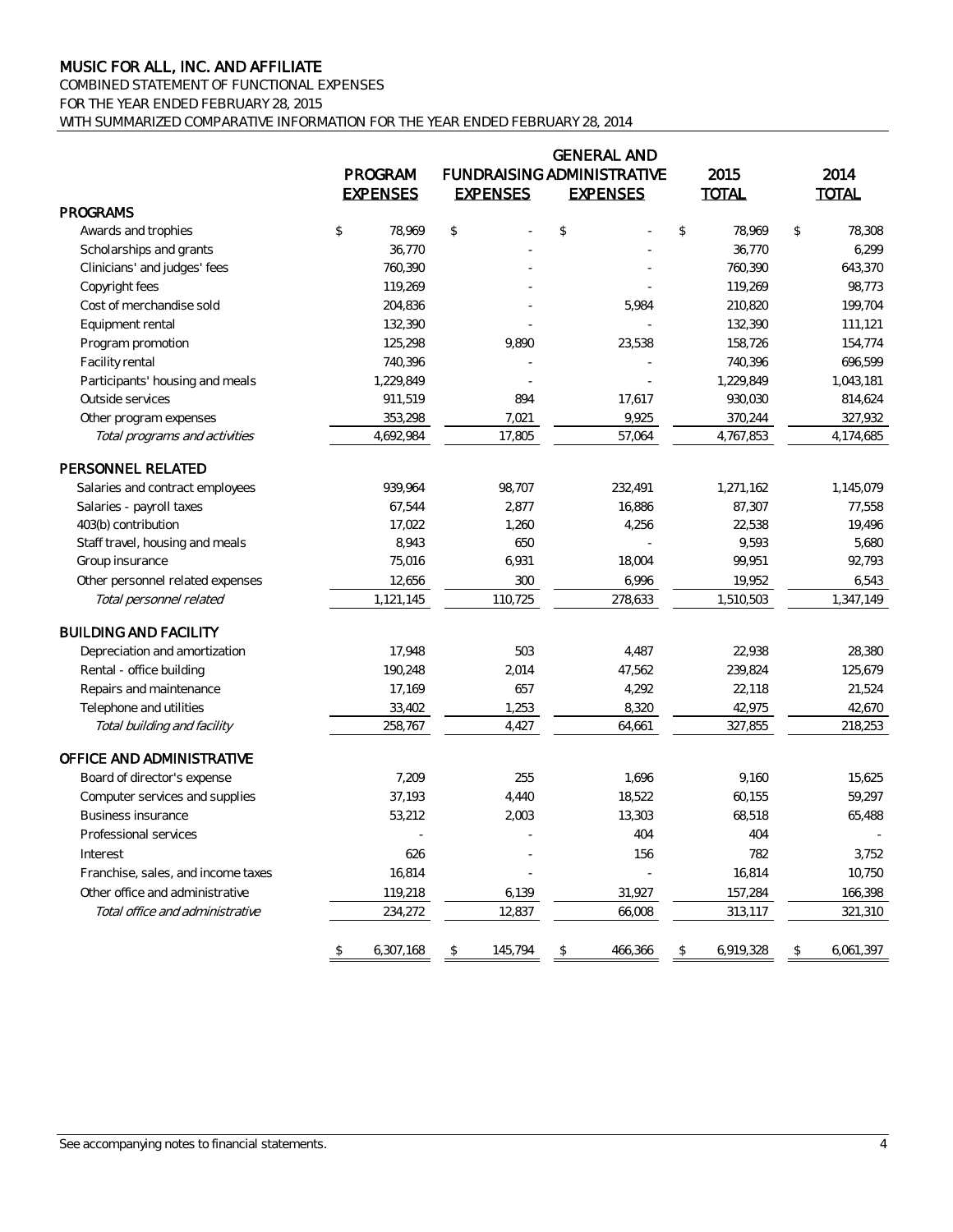COMBINED STATEMENTS OF CASH FLOWS

FOR THE YEARS ENDED FEBRUARY 28, 2015 AND FEBRUARY 28, 2014 Page 1 of 2

## INCREASE IN CASH

|                                                        | 2015            | 2014                      |
|--------------------------------------------------------|-----------------|---------------------------|
| CASH FLOWS FROM OPERATING ACTIVITIES                   |                 |                           |
| Cash received from program activities and contributors | 7,079,896<br>\$ | 6,576,088<br>\$           |
| Cash paid to suppliers and employees                   | (6,567,675)     | (5,904,266)               |
| Interest expense                                       | (782)           | (3, 752)                  |
| Interest and dividend income                           | 11,842          | 4,456                     |
| Net cash provided by operating activities              | 523,281         | 672,526                   |
| CASH FLOWS FROM INVESTING ACTIVITIES                   |                 |                           |
| Capital expenditures                                   | (26, 590)       | (25, 497)                 |
| Purchases of investments                               | (9,891)         | (102, 023)                |
| Net cash used in investing activities                  | (36, 481)       | (127, 520)                |
| <b>INCREASE IN CASH</b>                                | 486,800         | 545,006                   |
| CASH, BEGINNING OF YEAR                                | 1,974,528       | 1,429,522                 |
| CASH, END OF YEAR                                      | 2,461,328       | 1,974,528<br>$\mathbb{S}$ |
| NON-CASH OPERATING ACTIVITY                            |                 |                           |
| Credit card charges in prepaid and accrued expenses    | 37,179<br>\$    | \$                        |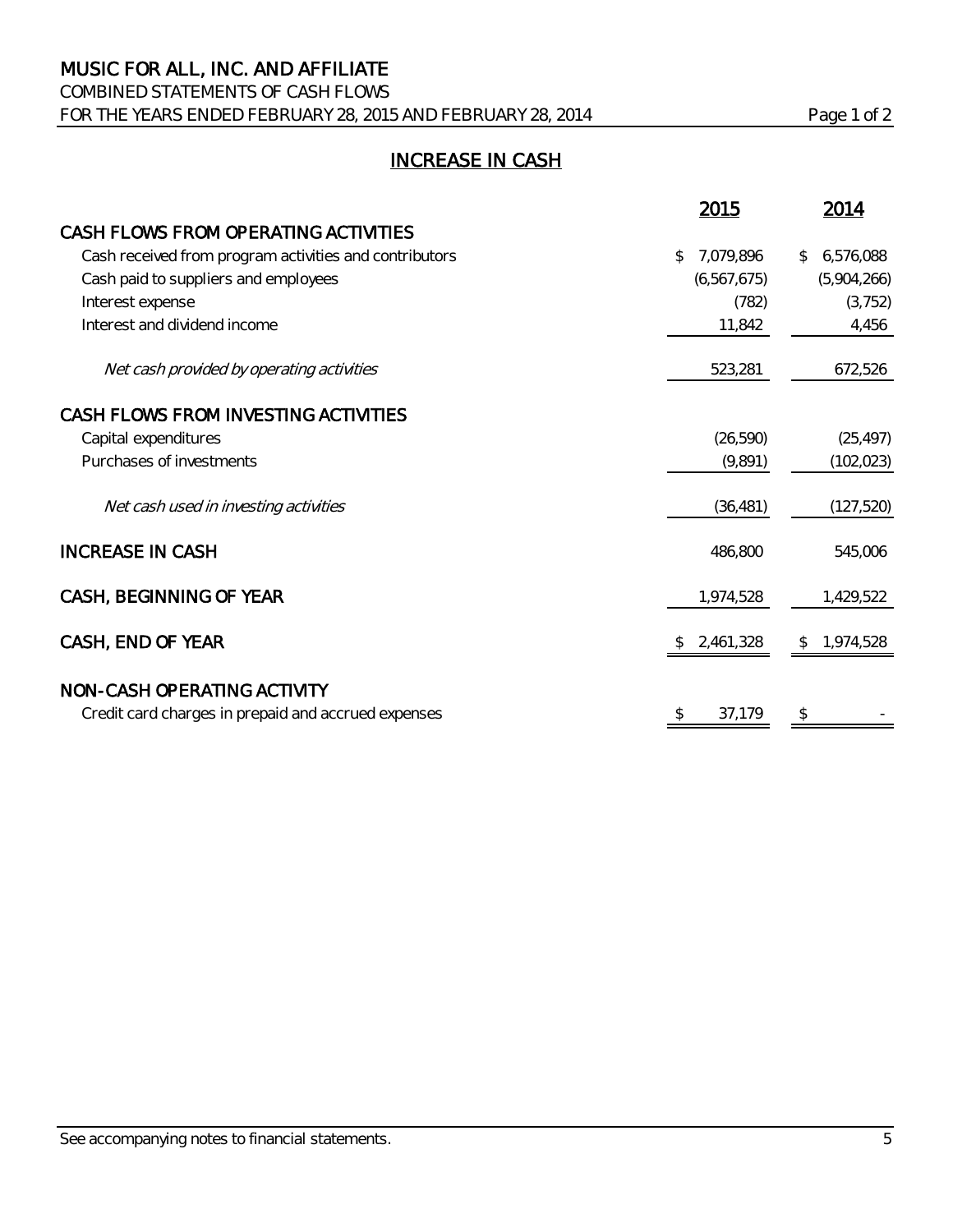COMBINED STATEMENTS OF CASH FLOWS FOR THE YEARS ENDED FEBRUARY 28, 2015 AND FEBRUARY 28, 2014 Page 2 of 2

### RECONCILIATION OF CHANGE IN NET ASSETS TO NET CASH PROVIDED BY OPERATING ACTIVITIES

|                                                  |     | 2015      | 2014          |
|--------------------------------------------------|-----|-----------|---------------|
| <b>CHANGE IN NET ASSETS</b>                      | -\$ | 406,374   | \$<br>582,020 |
| ADJUSTMENTS TO RECONCILE CHANGE IN NET ASSETS TO |     |           |               |
| NET CASH PROVIDED BY OPERATING ACTIVITIES        |     |           |               |
| Depreciation                                     |     | 20,154    | 28,381        |
| Realized and unrealized gain on investments      |     | (7, 915)  | (16, 803)     |
| (Increase) decrease in operating assets:         |     |           |               |
| Accounts receivable                              |     | (31, 716) | (71, 874)     |
| Inventory                                        |     | (669)     | (4,600)       |
| Prepaid expenses                                 |     | (16, 859) | (7, 764)      |
| Increase (decrease) in operating liabilities:    |     |           |               |
| Accounts payable                                 |     | 4,770     | (33, 482)     |
| Accrued expenses                                 |     | 113,740   | (23, 521)     |
| Prepaid event income                             |     | 31,699    | 221,896       |
| Deferred trust liability                         |     | (1, 341)  | (1, 305)      |
| Reserve for license fees                         |     | 5,044     | (422)         |
| Total adjustments                                |     | 116,907   | 90,506        |
| NET CASH PROVIDED BY OPERATING ACTIVITIES        |     | 523,281   | \$<br>672,526 |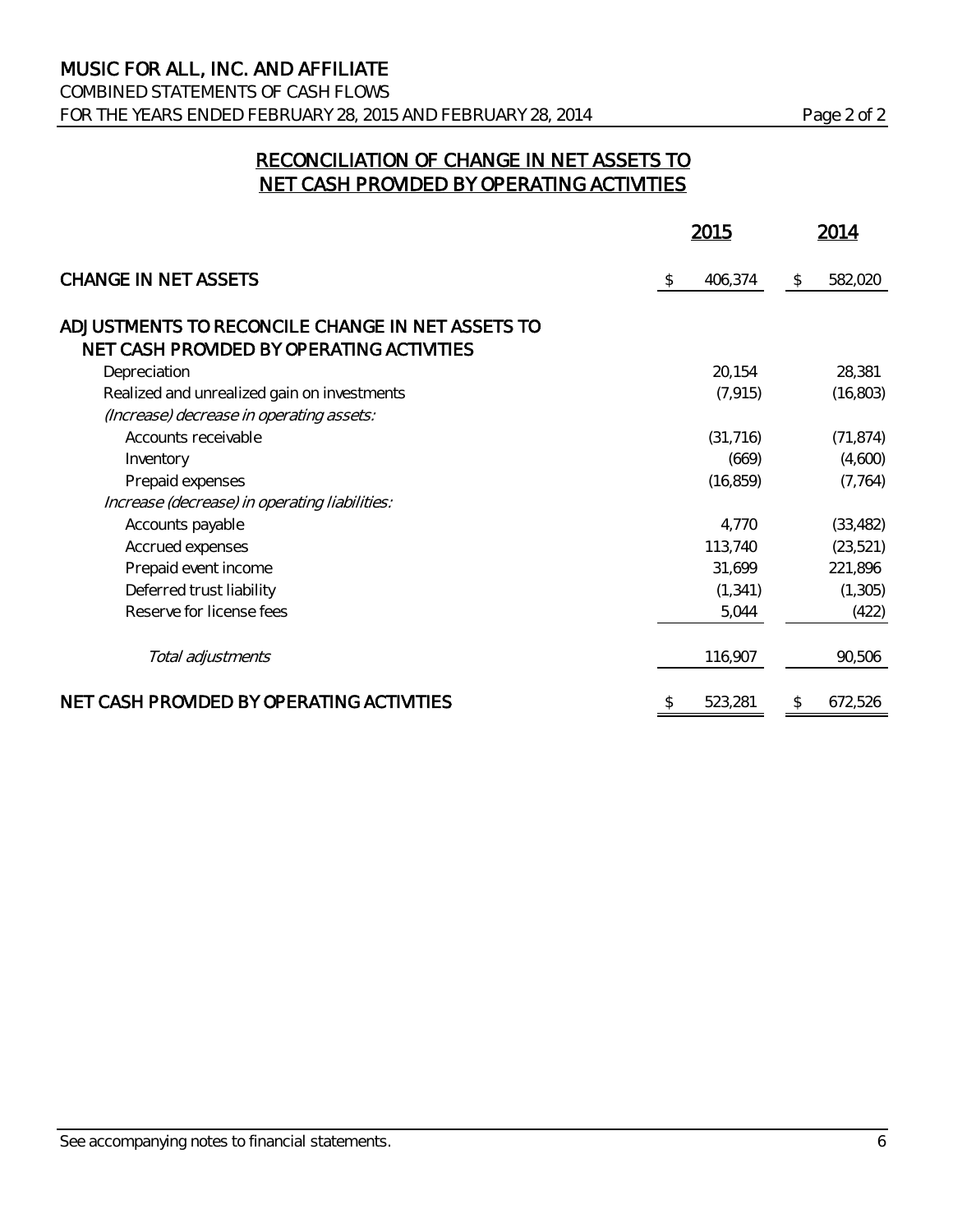#### GENERAL

Music for All, Inc. (Music for All) is an Illinois not-for-profit corporation located in Indiana whose mission is to create, provide and expand positively life-changing experiences through music for all. Music for All is one of the largest and most influential national music education organizations in support of active music-making, combining programming at a national level with active and ongoing advocacy for the music education and the arts. The majority of its revenues come from program registrations and sponsorships.

The combined financial statements include the activities of Music for All Foundation (Foundation), an organization affiliated through common control, which awards grants and scholarships to further music education.

#### PRINCIPLES OF COMBINATION

The accompanying financial statements include the accounts of Music for All and the Foundation (the Organizations). All significant transactions and balances between the Organizations have been eliminated.

#### BASIS OF ACCOUNTING AND USE OF ESTIMATES

The accompanying financial statements have been prepared on the accrual basis of accounting. The preparation of financial statements in conformity with accounting principles generally accepted in the United States of America (GAAP) requires management to make estimates and assumptions that affect the reported amounts of assets and liabilities and disclosure of contingent assets and liabilities at the date of the financial statements and reported amounts of revenues and expenses during the reporting period. Actual results could differ from those estimates.

#### SUMMARIZED COMPARATIVE INFORMATION

The financial statements include certain prior year summarized comparative information in total, but not by net asset class and functional expense class. Such information does not include sufficient detail to constitute a presentation in conformity with GAAP. Accordingly, such information should be read in conjunction with the Organizations' financial statements for the year ended February 28, 2014, from which the summarized information was derived.

#### CASH

For purposes of the statement of cash flows, the Organizations consider all highly liquid temporary cash investments purchased with a maturity of three months or less to be cash equivalents. The Organizations had no cash equivalents at February 28, 2015 and 2014. The Organizations maintain cash balances at commercial banks and have maintained cash balances in excess of Federal Deposit Insurance Corporation (FDIC) limits at February 28, 2015, and from time to time during the year.

#### RECEIVABLES AND CREDIT POLICIES

Accounts receivable are stated at the amount billed. Account balances with invoices over 90 days past the due date are considered delinquent. In addition to management attempting collection on all accounts over 90 days, those accounts are placed on hold status until payment arrangements are made.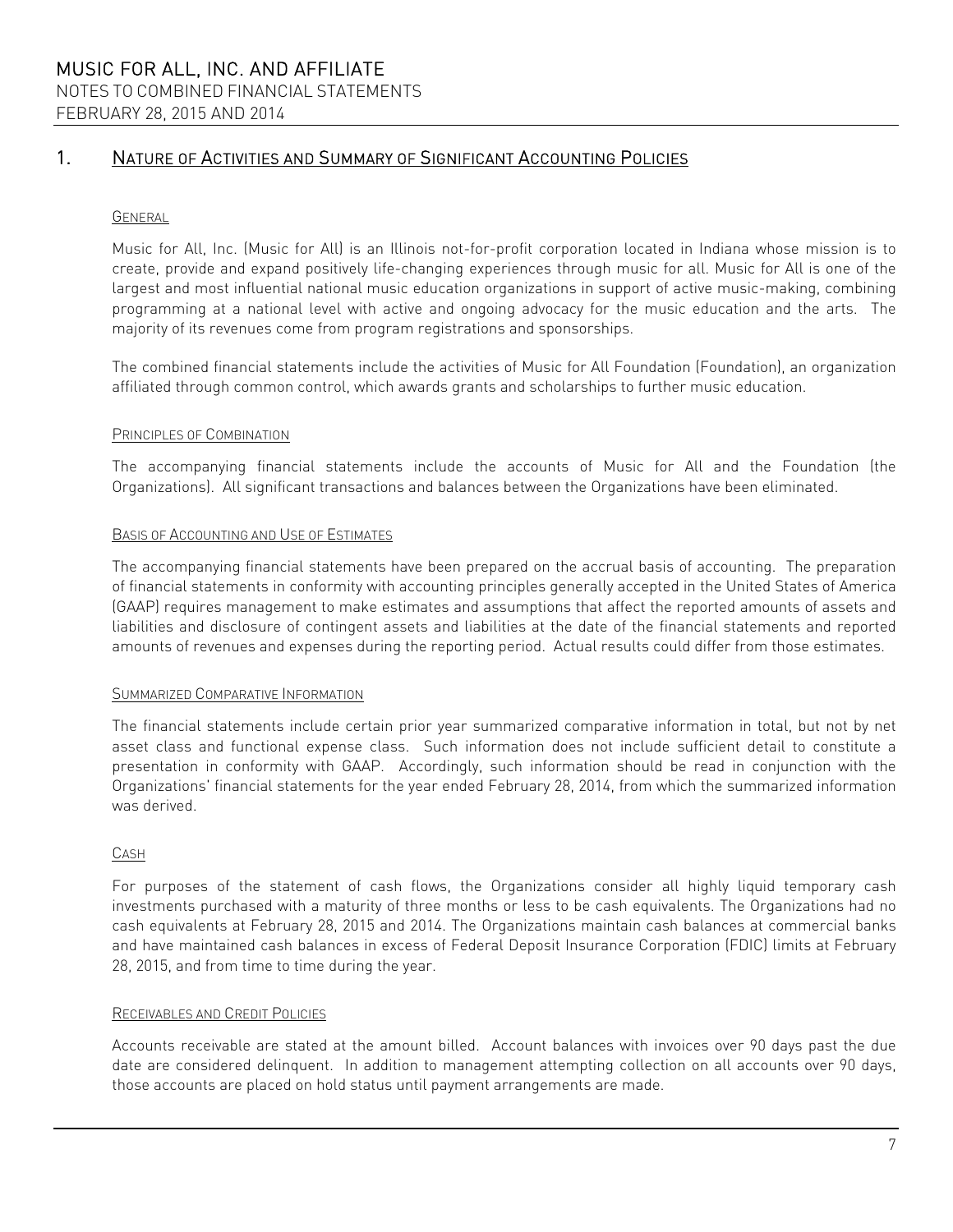Payments of accounts receivable are allocated to the specific invoices identified on the remittance advice or, if unspecified, the participant is contacted to determine to which outstanding invoices to apply payment.

Management individually reviews all accounts receivable balances that exceed 90 days past due. Accounts are called on to notify past due amounts and establish payment plans. Receivable balances are not written off as bad debts until approved by the Board of Directors.

#### INVENTORY

Inventory, consisting of audio and video recordings, has been valued at the lower of cost, determined on a first-in, first-out (FIFO) basis, or market.

#### PROPERTY AND EQUIPMENT

Property and equipment are recorded at cost and depreciation is computed using straight-line method over the estimated useful lives of the assets (5-10 years for furniture and equipment). Leasehold improvements are amortized over the term of the lease.

#### OTHER ASSETS

A trademark was acquired during the 2007 merger and was recorded at the previous entity's cost. The trademark is reviewed for impairment on an annual basis.

#### REVENUE RECOGNITION

Event fees and related revenue are recognized in the period in which the event occurs. Amounts collected in advance are recorded as prepaid event income. Sales and commissions are recognized when earned.

Donors' unconditional promises to give cash and other assets are required to be recognized as contribution revenue in the period the promises are made. Promises which are conditional or which are not supported by appropriate documentation are not recognized as contribution revenue until conditions have been satisfied or amounts have been received. Donations of material and supplies, including the use of a facility, are recorded as revenue (in-kind contributions) and applicable expense at their estimated fair value at the date of the donation.

Contributions that are restricted by the donor are reported as increases in unrestricted net assets if the restrictions expire in the year in which the contributions are recognized. All other donor-restricted contributions are reported as increases in temporarily restricted net assets. When a restriction expires, temporarily restricted net assets are reclassified to unrestricted net assets.

#### RESERVE FOR LICENSE FEES

The financial statements include a reserve liability for management's estimate of royalties and license fees due (or potentially due) on distribution for the past three years on audio/video media of Music for All events. Provisions to the reserve are based on total audio/video media distributed during the year.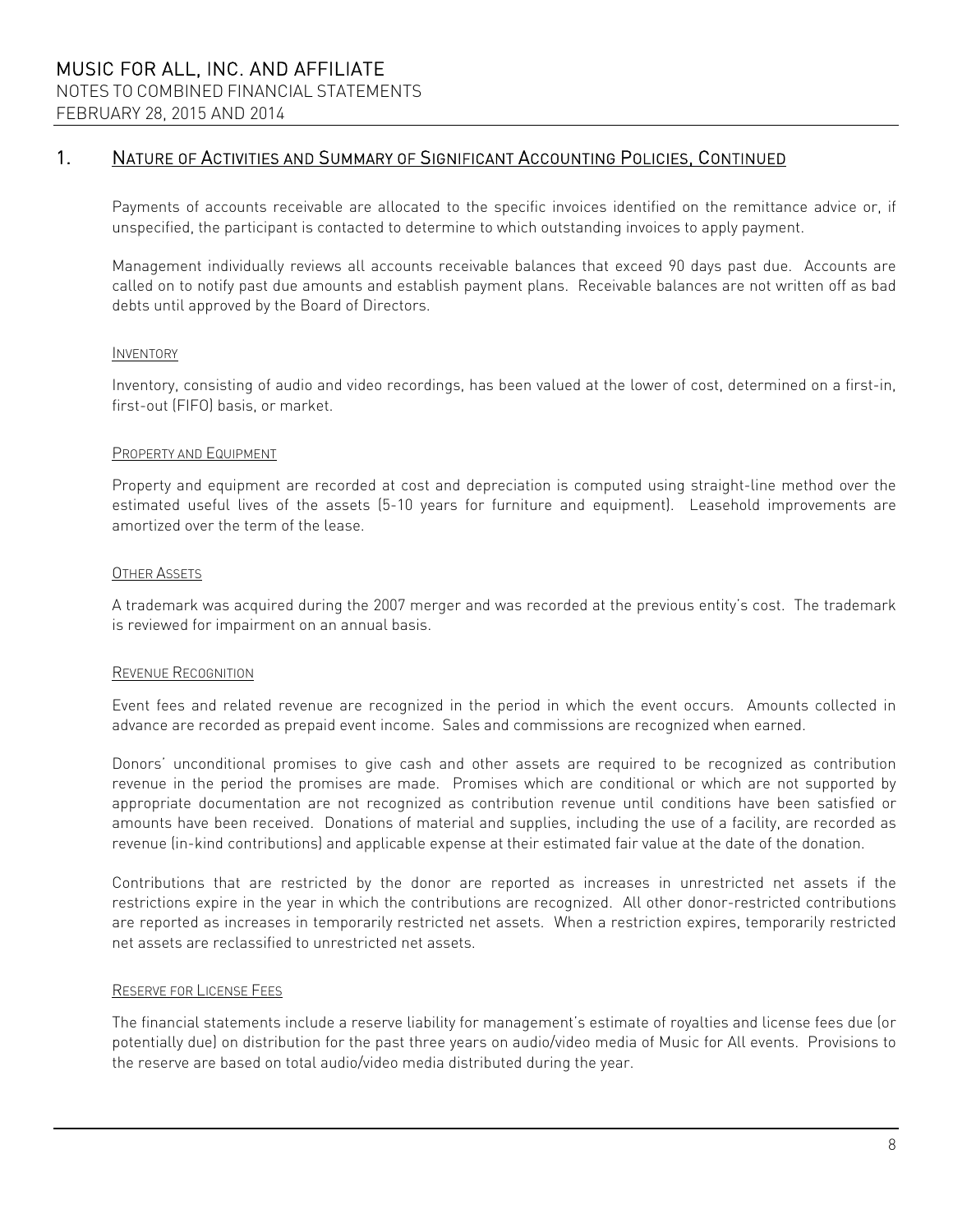#### NET ASSET CLASSIFICATIONS

As required by Accounting Standards for the Presentation of Financial Statements of Not-For-Profit Organizations, the Organizations are required to report information regarding the changes in and total of each of the net asset classes, based upon donor restrictions, as applicable. Net assets are to be classified as unrestricted, temporarily restricted and permanently restricted.

The following classes of net assets are maintained:

#### UNRESTRICTED NET ASSETS

The unrestricted net asset class includes general and board designated assets and liabilities of the Organizations. The unrestricted net assets of the Organizations may be used at the discretion of management to support the Organizations' purposes and operations. The Board of Directors has designated a portion of the unrestricted assets to be used in the event of an emergency in the amount of \$94,199 at February 28, 2015 and 2014.

#### TEMPORARILY RESTRICTED NET ASSETS

The temporarily restricted net asset class includes assets of Music for All and the Foundation related to gifts with explicit donor-imposed restrictions that have not been met as to a specified purpose or to later periods of time or after specified dates. Donor restricted promises to give that are due in future periods and are not permanently restricted are classified as temporarily restricted net assets. Temporarily restricted net assets are comprised of the following at February 28, 2015 and 2014:

|                                                                   | <u> 2015</u>  | 2014          |
|-------------------------------------------------------------------|---------------|---------------|
| National Association of Uniform Manufacturers<br>and Distributors | \$<br>1,000   | \$<br>1,000   |
| Mark Jolesch Scholarship                                          | 373           | 373           |
| McLeroy Scholarship Fund                                          | 1,282         | 1,182         |
| Yamaha Scholarship Fund                                           | 500           | 500           |
| The Paynter Project                                               | 2,908         | 2,908         |
| Mark Williams Fund                                                | 101,641       | 101,588       |
| Revelli Scholarship                                               | 100           |               |
| Alfred Watkins Commission Fund                                    |               | 2,610         |
| Guitar Center, Inc. - teacher education fund                      | 50,000        | 50,000        |
| L.J. Hancock Memorial Endowment                                   | 60            |               |
| Fred J. Miller Scholarship Fund                                   | 50            |               |
|                                                                   | \$<br>157,914 | \$<br>160,161 |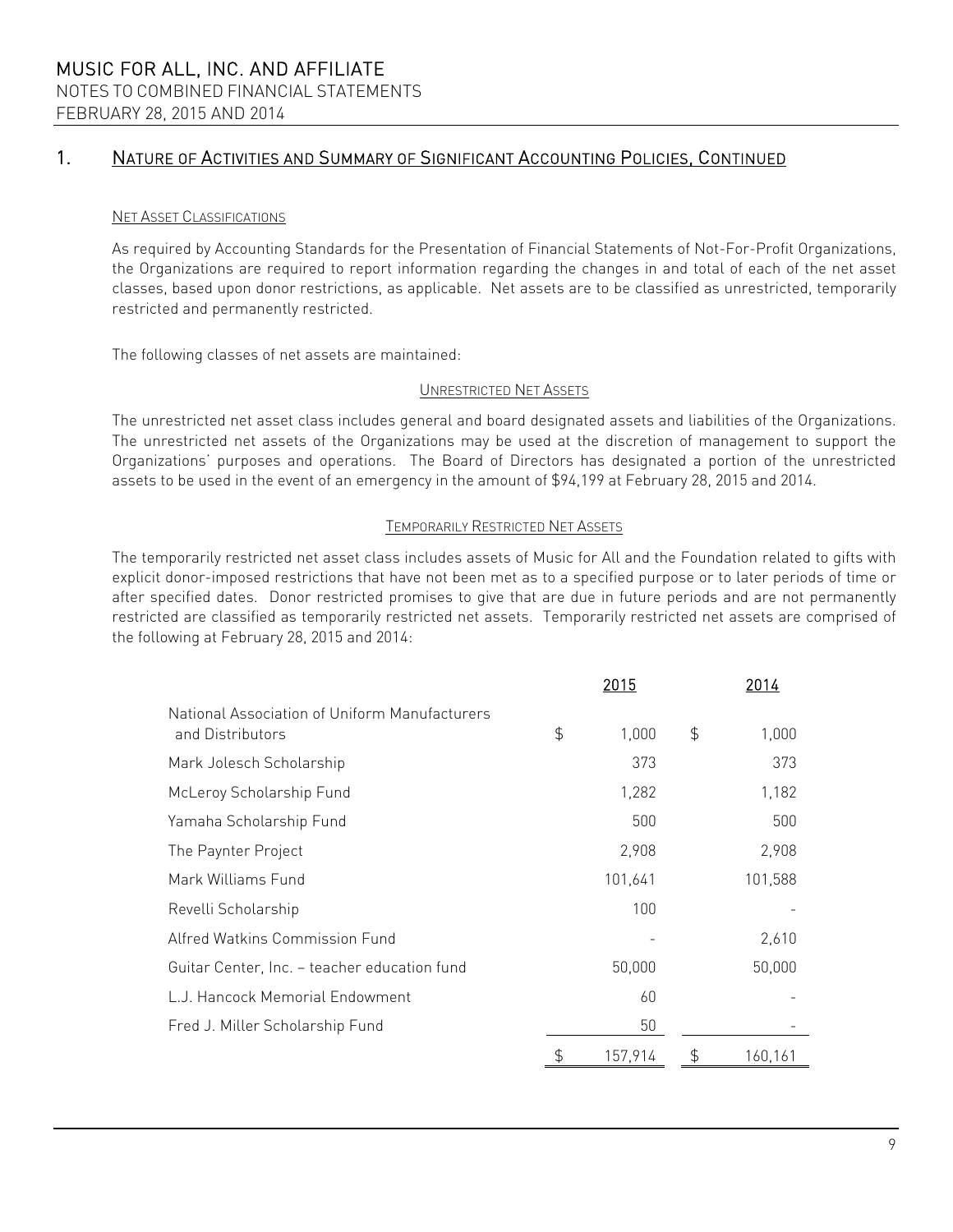#### Permanently Restricted Net Assets

The permanently restricted net asset class includes assets of the Foundation for which the donor has stipulated that the contribution be maintained in perpetuity. Donor imposed restrictions limiting the use of the assets or its economic benefit neither expire with the passage of time nor can be removed by satisfying a specific purpose. Permanently restricted net assets are comprised of the following at February 28, 2015 and 2014:

|                                 | 2015         | 2014         |
|---------------------------------|--------------|--------------|
| Honor Band Chair Endowment      | \$<br>50,750 | \$<br>50,750 |
| L.J. Hancock Memorial Endowment | 34,971       | 34,594       |
| Sandy Feldstein Legacy Fund     | 36,256       | 36,032       |
| Fred J. Miller Scholarship Fund | 21,000       | 21,000       |
| <b>Foundation Endowment</b>     | 2,504        | 2,003        |
|                                 | 145.481      | 144.379      |

#### IN-KIND CONTRIBUTIONS

The Organizations receive contributed services, goods, and use of facilities. The fair market value of these services, goods and facilities were \$148,605 and \$90,523 for the years ended February 28, 2015 and 2014, respectively, has been reflected in the accompanying financial statements. This includes rent of \$132,000 and \$80,340 for the years ended February 28, 2015 and 2014, respectively. See Note 10. Accordingly, these transactions have been treated as non-cash transactions and are properly excluded from the statement of cash flows.

#### EXPENSE ALLOCATION

Expenses have been classified as program (event expenses), fundraising, and general and administrative expenses based on the actual direct expenditures and cost allocation based on estimates of time and usage by the Organizations' personnel and programs.

#### ADVERTISING COSTS

The Organizations incurred \$42,527 and \$52,721 in advertising expense for the years ended February 28, 2015 and 2014, respectively. These costs were expensed as incurred.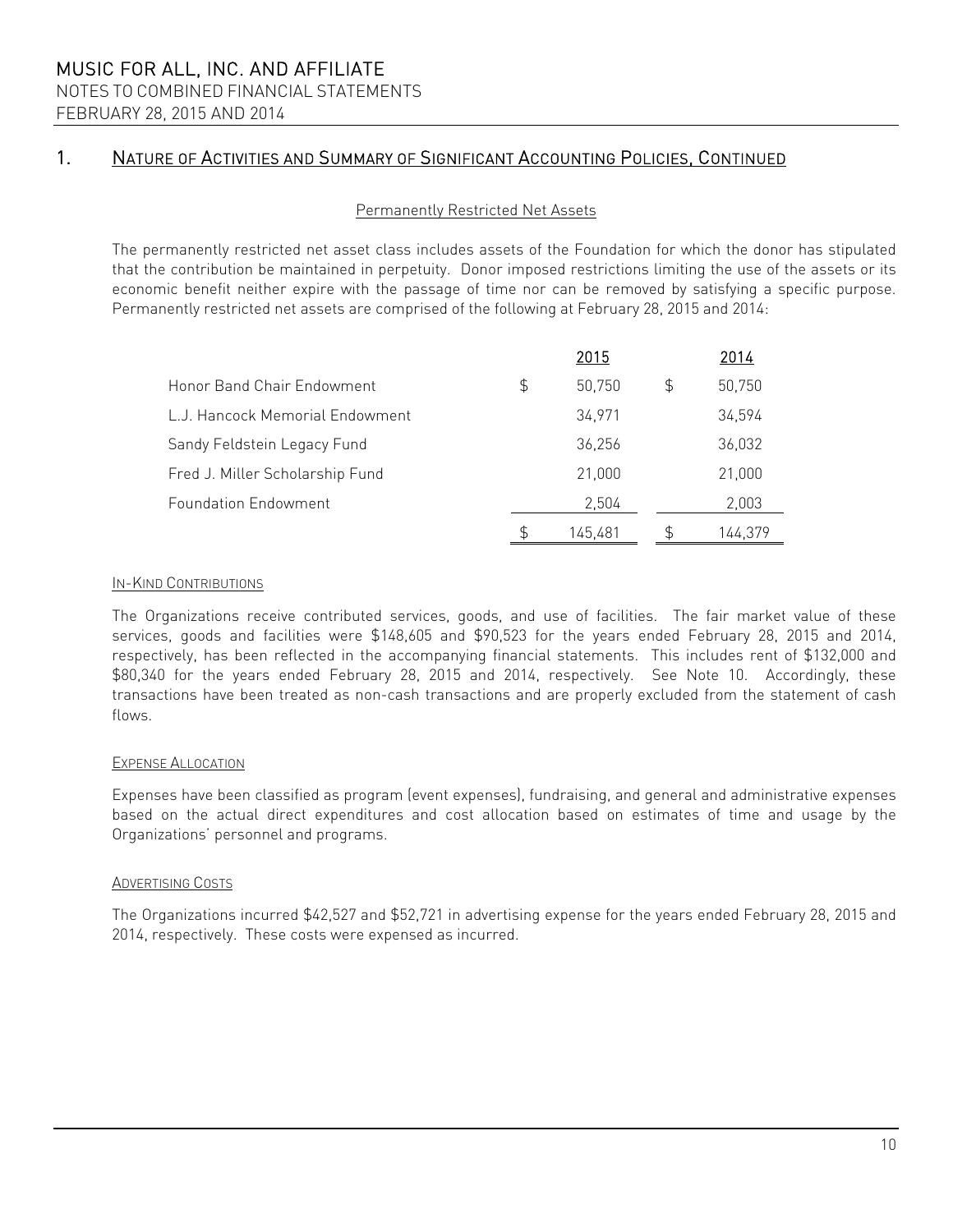#### FAIR VALUE MEASUREMENTS

Accounting Standards for Fair Value Measurement define fair value as the exchange price that would be received for an asset or paid to transfer a liability (exit price) in the principal or most advantageous market for the asset or liability in an orderly transaction between market participants at the measurement date. Those standards also establish a three-level fair value hierarchy that prioritizes the inputs to valuation techniques used to measure fair value, giving highest priority to unadjusted quoted prices in active markets for identical assets or liabilities (level 1 measurements) and lowest priority to unobservable inputs (level 3 measurements).

Level 1 inputs are quoted prices (unadjusted) in active markets for identical assets or liabilities that the reporting entity has the ability to access at the measurement date. Level 2 inputs are inputs other than quoted prices included within Level 1 that are observable for the asset or liability, either directly or indirectly. Level 3 inputs are unobservable inputs for the asset or liability.

Assets measured on a recurring basis at February 28, 2015 and 2014 are as follows:

| 2015             |               | Fair Value | Quoted<br>Prices in<br>Active<br>Significant<br>Markets for<br>Other<br>Identical<br>Observable<br>Assets<br>Inputs<br>[Level 2]<br><u>(Level 1)</u> |         |               | Significant<br>Unobservable<br>Inputs<br>[Level 3] |  |
|------------------|---------------|------------|------------------------------------------------------------------------------------------------------------------------------------------------------|---------|---------------|----------------------------------------------------|--|
| Mutual funds     |               |            |                                                                                                                                                      |         |               |                                                    |  |
| Growth           | $\frac{1}{2}$ | 59,559     | $\frac{4}{5}$                                                                                                                                        | 59,559  | $\frac{4}{5}$ | $\frac{1}{2}$                                      |  |
| Value            |               | 95,163     |                                                                                                                                                      | 95,163  |               |                                                    |  |
| Blended          |               | 5,724      |                                                                                                                                                      | 5,724   |               |                                                    |  |
| Diversified      |               |            |                                                                                                                                                      |         |               |                                                    |  |
| emerging markets |               | 7,664      |                                                                                                                                                      | 7,664   |               |                                                    |  |
| Fixed income     |               |            |                                                                                                                                                      |         |               |                                                    |  |
| Bond             |               | 116,987    |                                                                                                                                                      | 116,987 |               |                                                    |  |
|                  | \$            | 285,097    | \$                                                                                                                                                   | 285,097 |               | \$                                                 |  |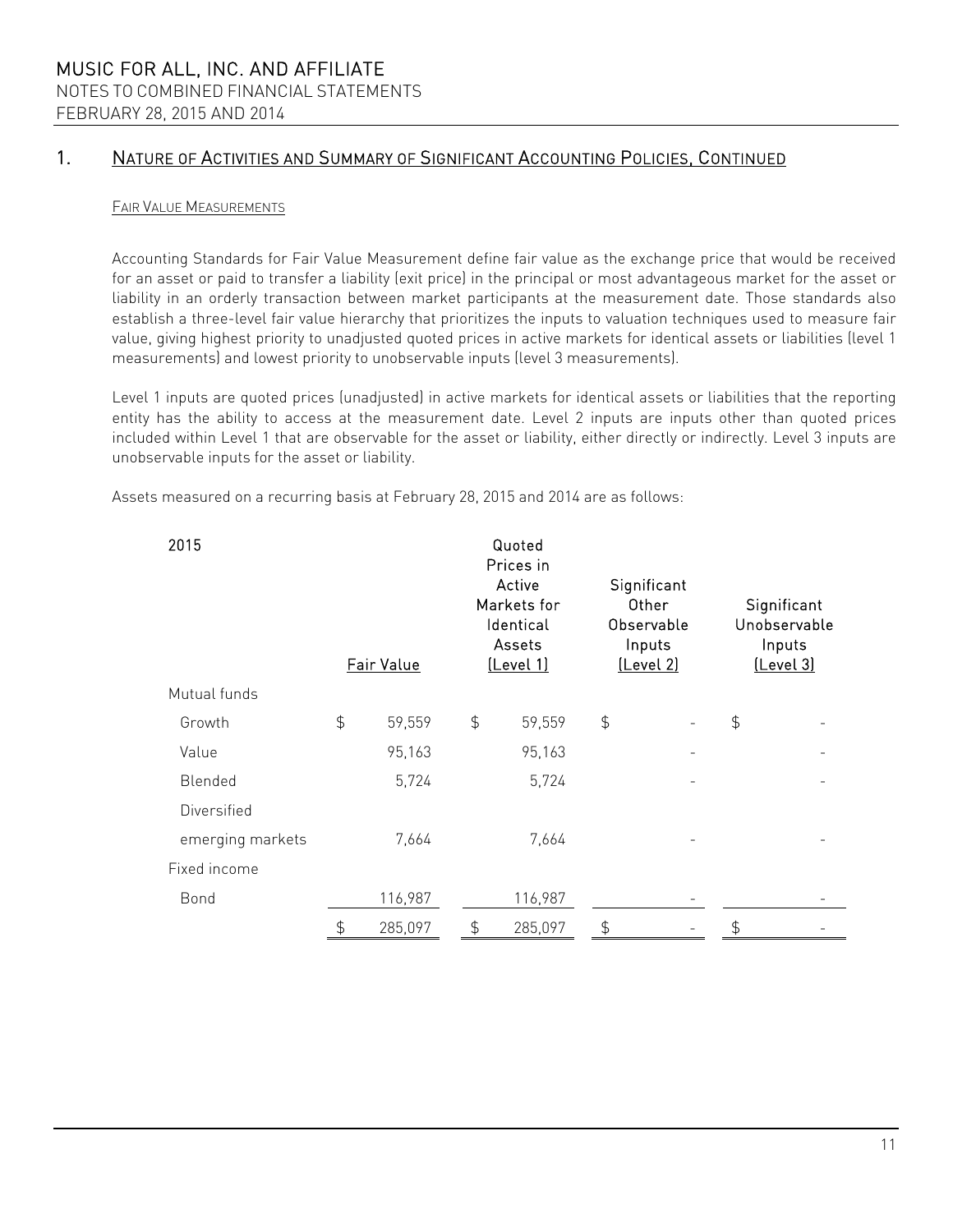MUSIC FOR ALL, INC. AND AFFILIATE NOTES TO COMBINED FINANCIAL STATEMENTS

FEBRUARY 28, 2015 AND 2014

### 1. NATURE OF ACTIVITIES AND SUMMARY OF SIGNIFICANT ACCOUNTING POLICIES, CONTINUED

| 2014             |               | Fair Value |               | Quoted<br>Prices in<br>Active<br>Markets for<br>Identical<br>Assets<br><u>(Level 1)</u> | Significant<br>Other<br>Observable<br>Inputs<br>[Level 2] |  |               | Significant<br>Unobservable<br>Inputs<br><u>(Level 3)</u> |
|------------------|---------------|------------|---------------|-----------------------------------------------------------------------------------------|-----------------------------------------------------------|--|---------------|-----------------------------------------------------------|
| Mutual funds     |               |            |               |                                                                                         |                                                           |  |               |                                                           |
| Growth           | $\frac{4}{5}$ | 61,876     | $\frac{4}{5}$ | 61,876                                                                                  | $\frac{4}{5}$                                             |  | $\frac{4}{5}$ |                                                           |
| Value            |               | 78,419     |               | 78,419                                                                                  |                                                           |  |               |                                                           |
| Blended          |               | 5,299      |               | 5,299                                                                                   |                                                           |  |               |                                                           |
| Diversified      |               |            |               |                                                                                         |                                                           |  |               |                                                           |
| emerging markets |               | 7,793      |               | 7,793                                                                                   |                                                           |  |               |                                                           |
| Fixed income     |               |            |               |                                                                                         |                                                           |  |               |                                                           |
| Bond             |               | 113,904    |               | 113,904                                                                                 |                                                           |  |               |                                                           |
|                  | $\frac{4}{5}$ | 267,291    | $\frac{4}{5}$ | 267,291                                                                                 | \$                                                        |  | $\frac{4}{5}$ |                                                           |

Following is a description of the valuation methodologies used for assets measured at fair market value:

 Mutual funds and fixed income - Valued at the net asset value of shares held by the Organizations at yearend as quoted in the active market.

The valuation methodologies have not changed at February 28, 2015.

### SUBSEQUENT EVENTS

Subsequent events have been evaluated by management through June 10, 2015, which is the date the financial statements were available to be issued.

### 2. ENDOWMENT FUNDS

The Organizations' endowment consists of donor permanently restricted contributions that were made to provide a source of income for scholarships. As required by Generally Accepted Accounting Principles (GAAP), net assets associated with endowment funds are classified and reported based on the existence or absence of donor-imposed restrictions.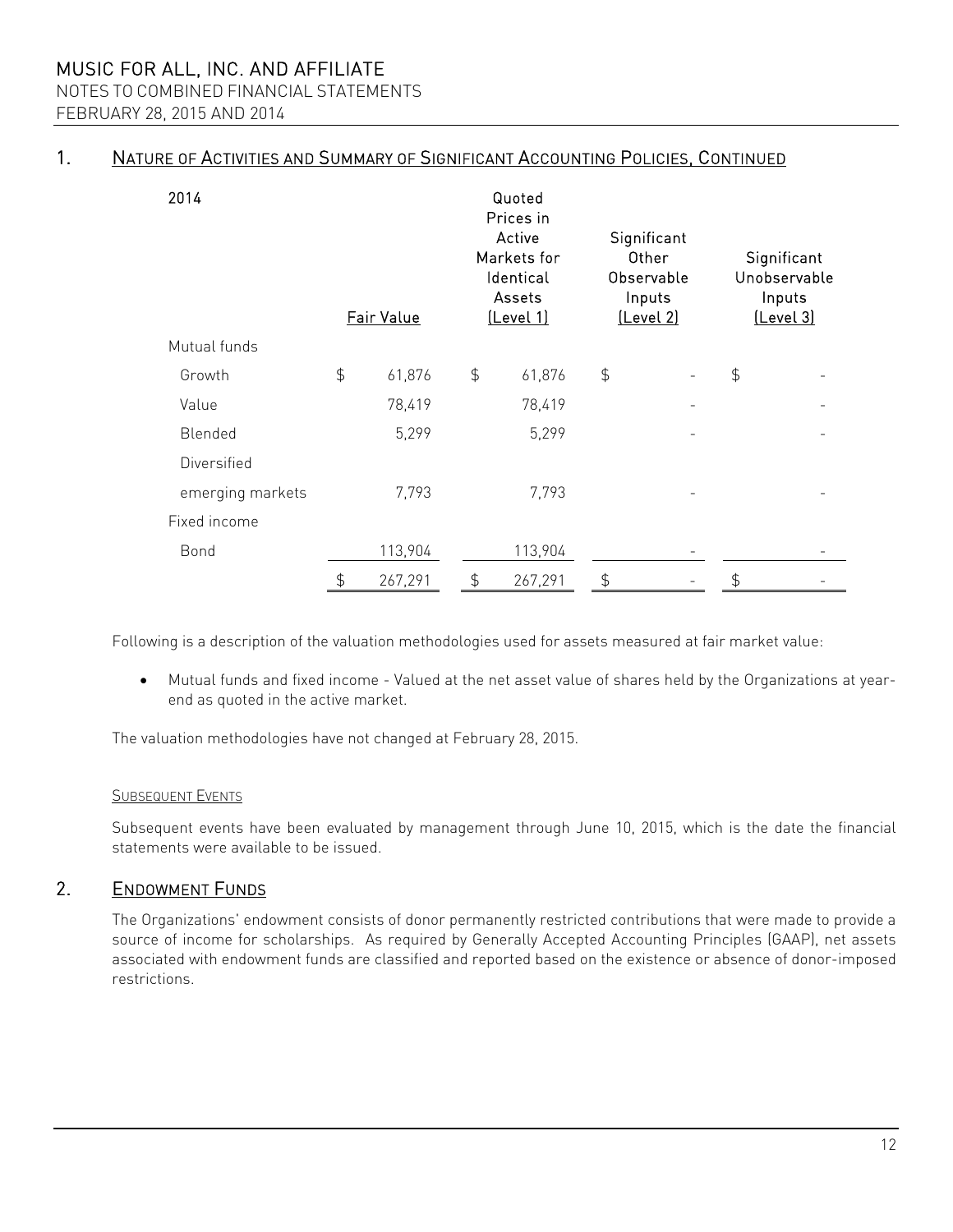## MUSIC FOR ALL, INC. AND AFFILIATE NOTES TO COMBINED FINANCIAL STATEMENTS

FEBRUARY 28, 2015 AND 2014

### 2. ENDOWMENT FUNDS, CONTINUED

#### INTERPRETATION OF RELEVANT LAW

The Board of Directors of the Organizations have interpreted the State Prudent Management of Institutional Funds Act (SPMIFA) as requiring the preservation of the purchasing power of the original gift as of the gift date of the donor-restricted endowment funds absent explicit donor stipulations to the contrary. As a result of this interpretation, the Organizations classify as permanently restricted net assets the original value of gifts donated to the permanent endowment. In accordance with SPMIFA, the Organizations consider the following factors in making a determination to appropriate or accumulate donor-restricted endowment funds:

- (1) The duration and preservation of the fund
- (2) The purposes of the Organizations and the donor-restricted endowment fund
- (3) General economic conditions
- (4) The possible effect of inflation and deflation
- (5) The expected total return from income and the appreciation of investments
- (6) Other resources of the Organizations
- (7) The investment policies of the Organizations

Changes in Endowment Net Assets for the years ended February 28, 2015:

| 2015                   | Temporarily<br>Restricted |          | Permanently<br>Restricted |         |  | Total |          |  |  |
|------------------------|---------------------------|----------|---------------------------|---------|--|-------|----------|--|--|
| Endowment net assets,  |                           |          |                           |         |  |       |          |  |  |
| beginning of year      | \$                        |          | \$                        | 144,379 |  | \$    | 144,379  |  |  |
| Donations              |                           |          |                           | 1,102   |  |       | 1,102    |  |  |
| Investment income      |                           | 7.219    |                           |         |  |       | 7,219    |  |  |
| Appropriation of       |                           |          |                           |         |  |       |          |  |  |
| endowment net          |                           |          |                           |         |  |       |          |  |  |
| assets for expenditure |                           | (7, 109) |                           |         |  |       | (7, 109) |  |  |
| Endowment net          |                           |          |                           |         |  |       |          |  |  |
| assets, end of year    |                           | 110      |                           | 145,481 |  |       | 145,591  |  |  |

| 2014                   | Temporarily<br>Restricted |    | Permanently<br>Restricted | Total   |  |  |
|------------------------|---------------------------|----|---------------------------|---------|--|--|
| Endowment net assets,  |                           |    |                           |         |  |  |
| beginning of year      | \$                        | \$ | 143,099                   | 143,099 |  |  |
| Donations              |                           |    | 1,280                     | 1,280   |  |  |
| Appropriation of       |                           |    |                           |         |  |  |
| endowment net          |                           |    |                           |         |  |  |
| assets for expenditure |                           |    |                           |         |  |  |
| Endowment net          |                           |    |                           |         |  |  |
| assets, end of year    |                           |    | 144.379                   | 144.379 |  |  |
|                        |                           |    |                           |         |  |  |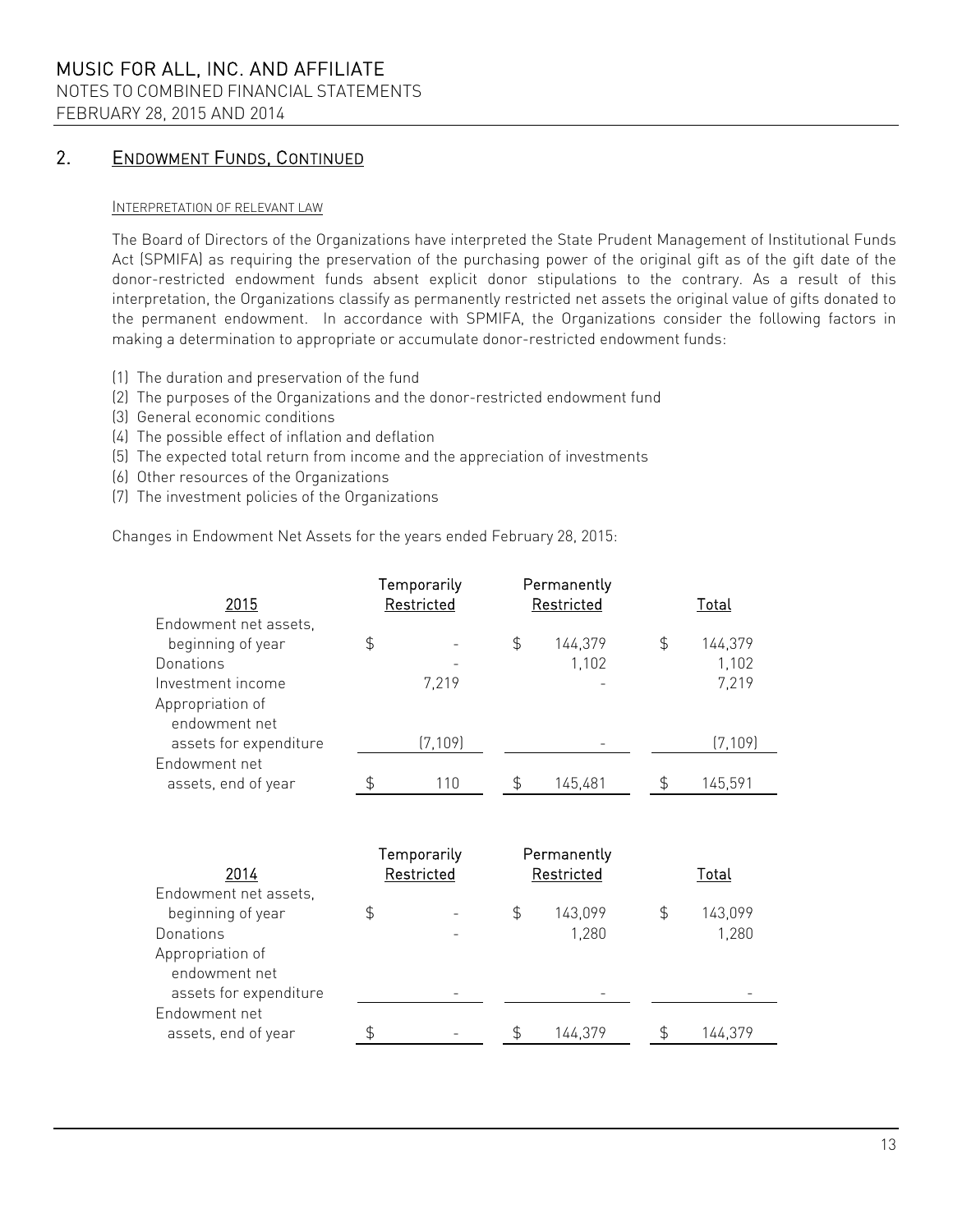### 2. ENDOWMENT FUNDS, CONTINUED

#### RETURN OBJECTIVES AND RISK PARAMETERS

The Organizations have adopted investment policies for endowment assets that attempt to provide a predictable stream of funding to programs supported by the endowment while seeking to maintain the purchasing power of the endowment assets. Endowment assets include those assets of donor-restricted funds that the Organizations must hold in perpetuity.

#### STRATEGIES EMPLOYED FOR ACHIEVING OBJECTIVES

To satisfy long-term rate-of-return objectives, the Organizations rely on a total return strategy administered by PNC Investments in which investment returns are achieved through both capital appreciation (realized and unrealized) and current yield (interest and dividends). PNC Investments targets a diversified asset allocation that places a greater emphasis on long-term growth and a reasonable return.

#### SPENDING POLICY AND HOW THE INVESTMENT OBJECTIVES RELATE TO SPENDING POLICY

The Organizations have a policy whereby disbursements can be made up to 5% of the endowment's previous year fund balance for the Organizations' scholarships. This is consistent with the Organizations' objective to maintain the purchasing power of the endowment assets held in perpetuity or for a specified term as well as to provide additional real growth through investment return.

### 3. INVESTMENTS

Consistent with Accounting Standards for Investments Held by Not-for-Profits, investments in equity securities with readily determinable fair values and all investments in debt securities are measured at fair value in the statements of financial position. Unrealized gains and losses are based on the differences between cost and fair value of each classification of security and are reported in the statement of activities. Fair market value is determined by quoted prices in the active market.

Cost and fair value of investments at February 28, 2015 and 2014 are as follows:

|                       |      | 2015    |             |  | 2014    |  |             |  |
|-----------------------|------|---------|-------------|--|---------|--|-------------|--|
|                       | Fair |         | 2015        |  | Fair    |  | 2014        |  |
|                       |      | Value   | <u>Cost</u> |  | Value   |  | <u>Cost</u> |  |
| Marketable Securities |      | 285.097 | 260,212     |  | 267.291 |  | 248,338     |  |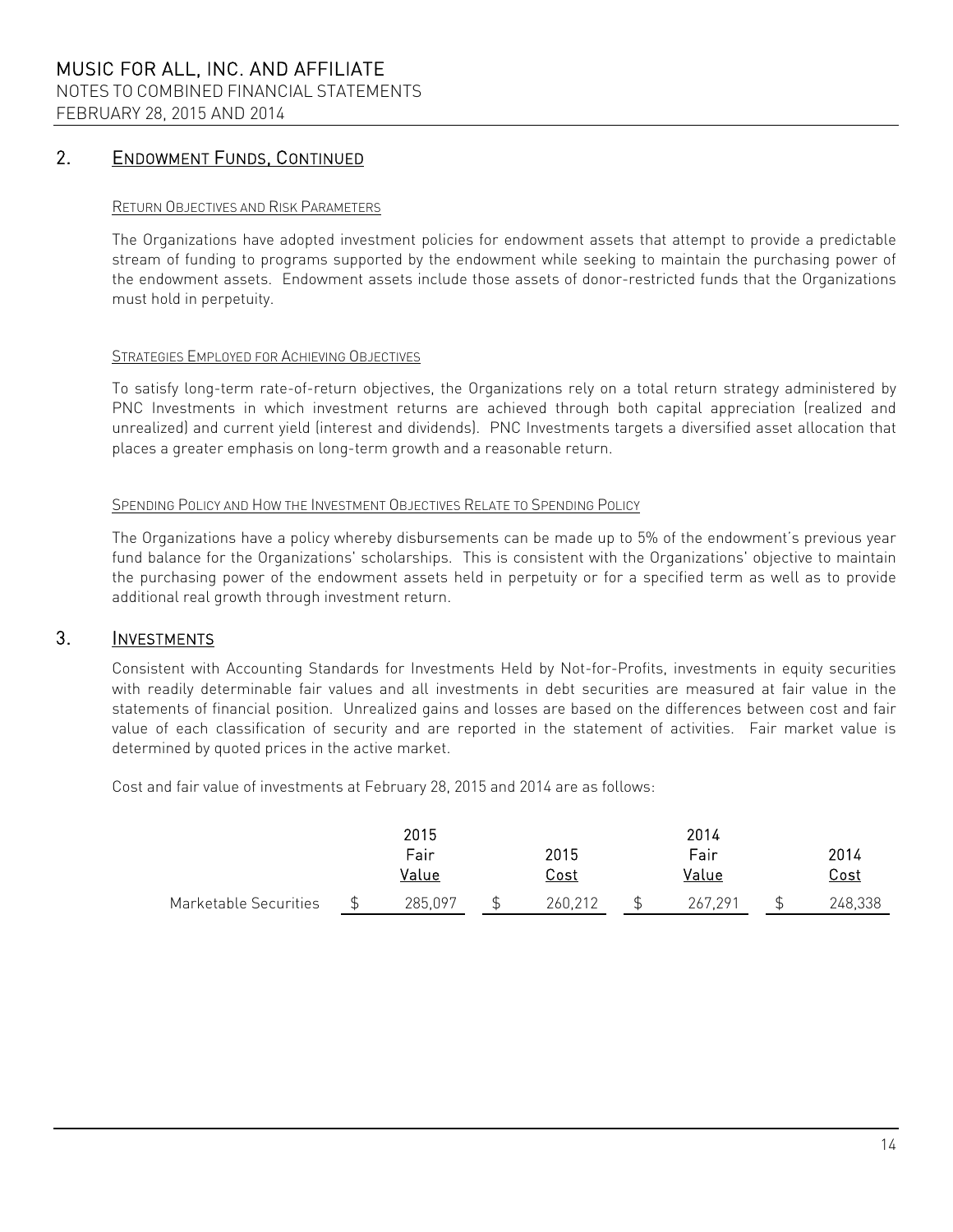### NOTES TO COMBINED FINANCIAL STATEMENTS

FEBRUARY 28, 2015 AND 2014

### 4. PROPERTY AND EQUIPMENT

Property and equipment at February 28, 2015 and 2014 is as follows:

|                          | 2015          |                | 2014        |
|--------------------------|---------------|----------------|-------------|
| Leasehold improvements   | \$<br>763,638 | $\mathfrak{S}$ | 763,638     |
| Capitalized software     | 30,205        |                | 21,300      |
| Furniture and equipment  | 670,193       |                | 665,202     |
|                          | 1,464,036     |                | 1,450,140   |
| Accumulated depreciation | (1,409,554)   |                | (1,402,094) |
|                          | 54,482        |                | 48,046      |

### 5. PREPAID EVENT INCOME

The Organizations record prepaid event income when funds are collected in advance for events. Once the event takes place, the funds are recognized as income. The prepaid account also includes sponsorship income that is contractually obligated to the Organizations. Income is recognized as the Organizations fulfill the contract requirements. Prepaid event income as of February 28, 2015 and 2014 was \$2,156,666 and \$2,124,967, respectively.

### 6. BANK LINE OF CREDIT

Music for All maintained a \$620,000 line of credit with a bank that expires in August 2016. The line of credit bears interest at the LIBOR rate plus 3.5% (3.7% at February 28, 2015). Music for All had no outstanding balance on the line of credit at February 28, 2015 and 2014, respectively. The line of credit is secured by Music for All's assets.

### 7. DEFERRED TRUST LIABILITY

Music for All received a charitable gift annuity trust of \$75,000 during the year ended February 29, 2008. Under this trust agreement, Music for All is required to pay the donor \$4,125 annually, in quarterly installments. Music for All has recorded a deferred trust liability for the estimated value of these payments. The deferred trust liability was \$36,863 and \$38,204 at February 28, 2015 and 2014, respectively.

### 8. TAX STATUS

Music for All and the Foundation are not-for-profit organizations, exempt from income taxes under Section 501(c)(3) of the U. S. Internal Revenue Code and have been classified as organizations that are not private foundations under Section 509(a) of the Internal Revenue Code. All tax periods prior to 2011 are no longer subject to examination.

### 9. EMPLOYEE BENEFIT PLAN

Music for All maintains a Section 403(b) salary reduction retirement plan. The plan covers essentially all salaried employees who have completed one year of service. The plan agreement provides for discretionary employer matching contributions. The discretionary match is at an amount not to exceed 4% of the employee's annual salary.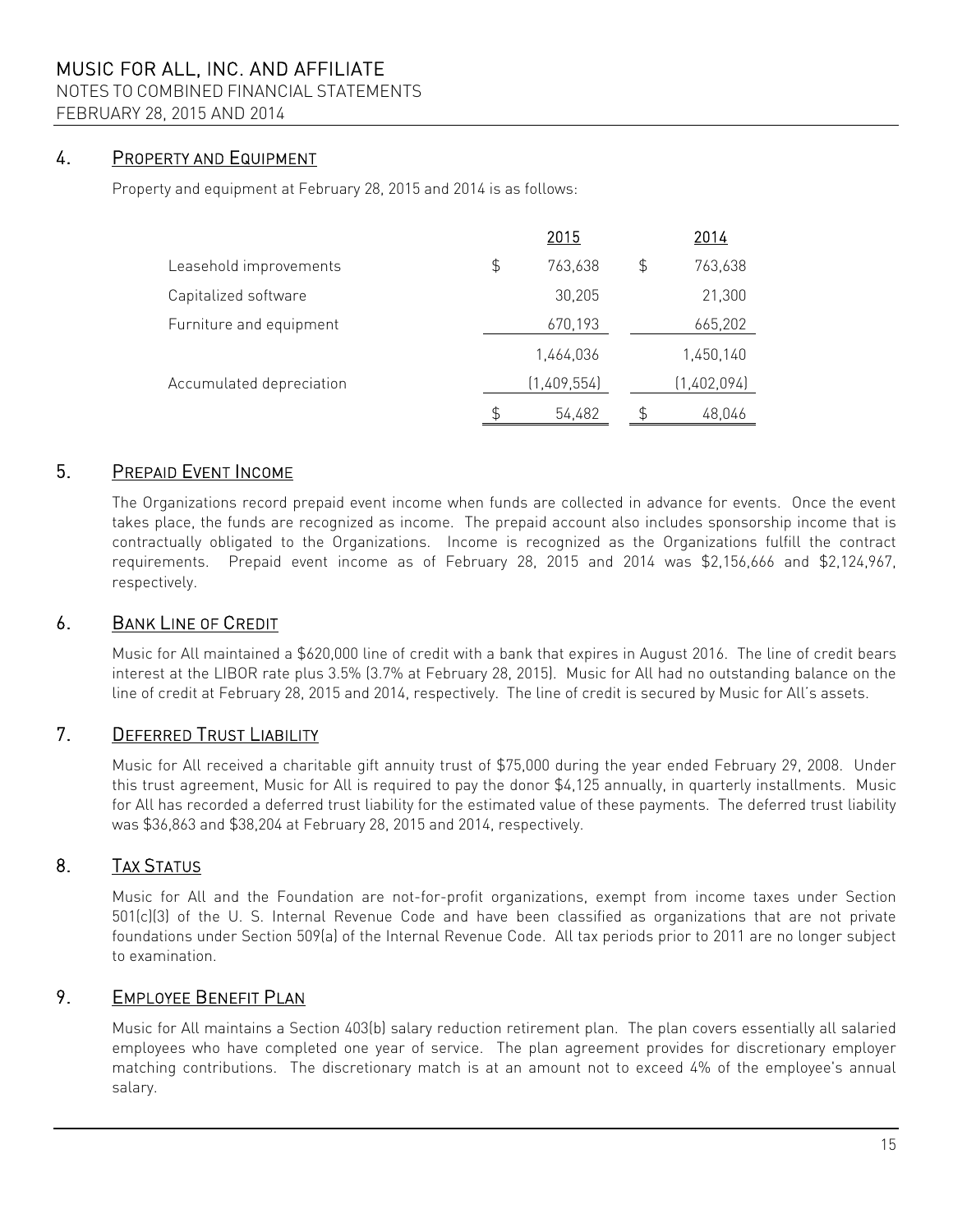### 9. EMPLOYEE BENEFIT PLAN, CONTINUED

The matching contributions are subject to a six-year graded vesting schedule that provides 20% vesting after two years of service and 20% per year thereafter (100% vested after six years of service). Music for All's contributions for the years ended February 28, 2015 and 2014 totaled \$22,538 and \$19,496, respectively.

### 10. LEASES

Music for All has a lease for office space. Music for All signed a lease extension that expires June 2023. Rent during the extension term varies. The straight-line rent payments are \$5,652 per month. Total lease expense under the extended lease was \$67,819 for the year ended February 28, 2015. The estimated fair market value of this lease was approximately \$20,000 per month. In recognition of the contribution, the donor was acknowledged as a sponsor at events throughout the fiscal year, carrying a value of approximately \$40,000. Accordingly, the fair market value of the lease recognized in fiscal year 2015 was \$132,000, as noted in Note 1, which is recorded as an in-kind contribution for the leased office space.

Music for All also leases office equipment under various operating leases expiring March 2017. Equipment rental expense for the years ended February 28, 2015 and 2014 for these leases amounted to \$25,001 and \$19,785, respectively. Music for All rents other equipment on a temporary basis for camps and other activities.

Future minimum lease payments required under these leases are as follows for the years ending February:

| 2016       | \$<br>39,893  |
|------------|---------------|
| 2017       | 33,326        |
| 2018       | 48,227        |
| 2019       | 66,312        |
| 2020       | 84,397        |
| Thereafter | 409,926       |
|            | \$<br>682,081 |

### 11. COMMITMENTS

Music for All has contracted to hold a portion of its programming activities at two venues through February 2016 and June 2023, respectively. Minimum annual amounts due under these contracts are \$395,000.

### 12. CONTINGENCY

During fiscal year 2015, a company owning the copyrights on certain musical works has demanded Music for All pay \$100,000 in licensing fees in exchange for previous use. Music for All has offered a settlement in the amount of \$15,725 and has recorded a liability for this amount in accrued expenses in the statement of financial position. This dispute remains unresolved as of the date of issuance.

### 13. RECLASSIFICATION

Certain fiscal year 2014 amounts have been reclassified to conform with the fiscal year 2015 financial statement presentation. These reclassifications had no impact on the February 28, 2014 net assets.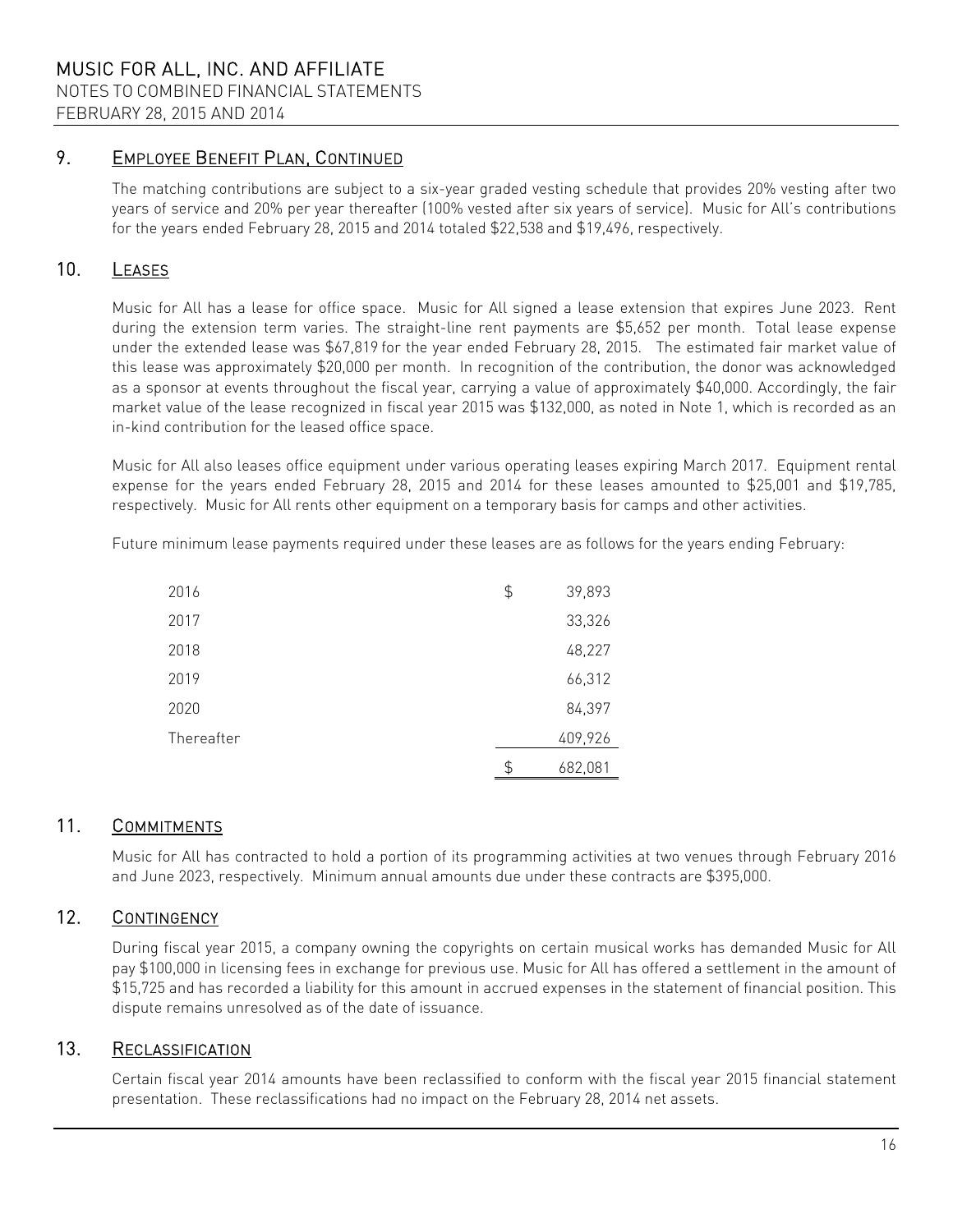Greenwalt CPAs, Inc. 5342 W. Vermont Street Indianapolis, IN 46224 www.greenwaltcpas.com



#### INDEPENDENT AUDITORS' REPORT ON SUPPLEMENTARY INFORMATION

To the Boards of Directors of Music for All, Inc. and Affiliate:

We have audited the combined financial statements of Music for All, Inc. and Affiliate as of and for the year ended February 28, 2015, and our report thereon dated June 10, 2015, which expressed an unmodified opinion on those combined financial statements, appears on page one. We also have previously audited, in accordance with auditing standards generally accepted in the United States of America, the combined statement of financial position of Music for All, Inc. and Affiliate as of February 28, 2014 and the related combined statements of activities, functional expenses and cash flows for the year then ended and we expressed an unmodified opinion on those financial statements. Our audits were conducted for the purpose of forming an opinion on the combined financial statements as a whole. The information in Exhibits I through VI, which is the responsibility of management, is presented for purposes of additional analysis and is not a required part of the combined financial statements. Such information has not been subjected to the auditing procedures applied in the audit of the combined financial statements, and, accordingly, we do not express an opinion or provide any assurance on it.

Greenwalt CPAs, Ine.

June 10, 2015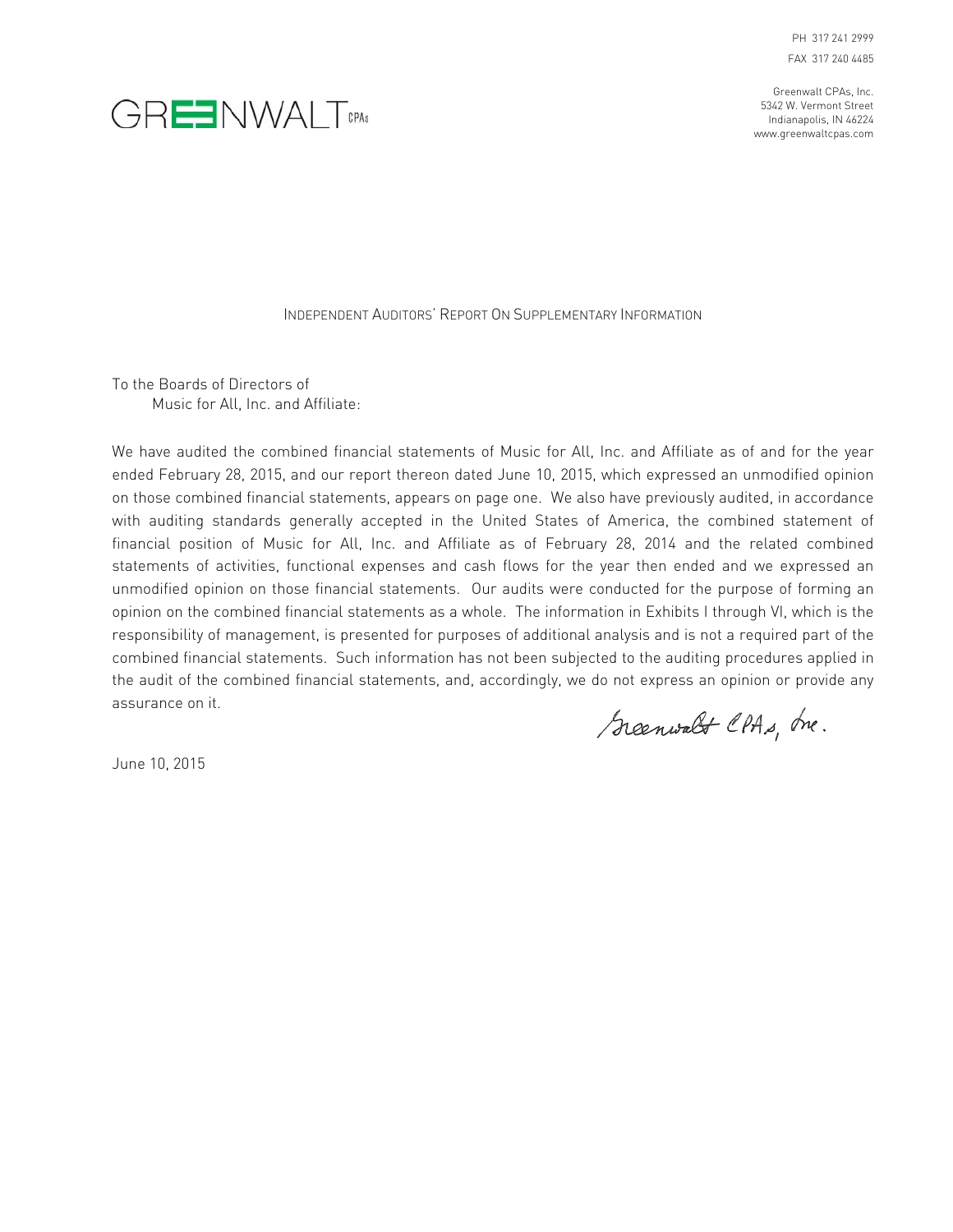COMBINING STATEMENTS OF FINANCIAL POSITION FEBRUARY 28, 2015 WITH COMPARATIVE TOTALS AS OF FEBRUARY 28, 2014 COMPARATIVE TOTALS AS OF FEBRUARY 28, 2014

|                                                                                                     | <b>MUSIC</b><br><b>FOR ALL</b> |               | <b>MUSIC FOR ALL</b> | <b>FOUNDATION ELIMINATIONS</b> | 2015<br><b>TOTAL</b> |             | 2014<br><b>TOTAL</b> |             |
|-----------------------------------------------------------------------------------------------------|--------------------------------|---------------|----------------------|--------------------------------|----------------------|-------------|----------------------|-------------|
| <b>ASSETS</b>                                                                                       |                                |               |                      |                                |                      |             |                      |             |
| <b>CURRENT ASSETS</b>                                                                               |                                |               |                      |                                |                      |             |                      |             |
| Cash                                                                                                | 2,454,352<br>\$                | \$            | 6,976                | \$                             | \$                   | 2,461,328   |                      | \$1,974,528 |
| Accounts receivable, net of allowance for doubtful<br>accounts of \$15,400 and \$75,400 in 2015 and |                                |               |                      |                                |                      |             |                      |             |
| 2014, respectively                                                                                  | 558,730                        |               | 69                   |                                |                      | 558,799     |                      | 527,083     |
| Accounts receivable - related party                                                                 | 16,800                         |               | 2,749                | (19, 549)                      |                      |             |                      |             |
| Inventory                                                                                           | 18,653                         |               |                      |                                |                      | 18,653      |                      | 17,984      |
| Prepaid expenses                                                                                    | 271,806                        |               |                      |                                |                      | 271,806     |                      | 217,768     |
| Total current assets                                                                                | 3,320,341                      |               | 9,794                | (19, 549)                      |                      | 3,310,586   |                      | 2,737,363   |
| <b>INVESTMENTS</b>                                                                                  |                                |               |                      |                                |                      |             |                      |             |
| Marketable securities                                                                               |                                |               | 285,097              |                                |                      | 285,097     |                      | 267,291     |
| PROPERTY AND EQUIPMENT                                                                              |                                |               |                      |                                |                      |             |                      |             |
| Property and equipment                                                                              | 1,456,187                      |               | 7,849                |                                |                      | 1,464,036   |                      | 1,450,140   |
| Accumulated depreciation and amortization                                                           | (1,401,705)                    |               | (7, 849)             |                                |                      | (1,409,554) |                      | (1,402,094) |
| Net property and equipment                                                                          | 54,482                         |               |                      |                                |                      | 54,482      |                      | 48,046      |
| <b>OTHER ASSETS</b>                                                                                 |                                |               |                      |                                |                      |             |                      |             |
| Trademark                                                                                           | 20,000                         |               |                      |                                |                      | 20.000      |                      | 20,000      |
|                                                                                                     | 3,394,823<br>\$                | \$            | 294,891              | \$<br>(19, 549)                | \$                   | 3,670,165   | \$                   | 3,072,700   |
| <b>LIABILITIES AND NET ASSETS</b>                                                                   |                                |               |                      |                                |                      |             |                      |             |
| <b>CURRENT LIABILITIES</b>                                                                          |                                |               |                      |                                |                      |             |                      |             |
| Accounts payable                                                                                    | \$<br>24,126                   | $\mathcal{L}$ |                      | \$                             | \$                   | 24,126      | \$                   | 19,356      |
| Accounts payable - related party                                                                    | 2,749                          |               | 16,800               | (19, 549)                      |                      |             |                      |             |
| Accrued expenses                                                                                    | 280,590                        |               | 4,000                |                                |                      | 284,590     |                      | 133,671     |
| Prepaid event income                                                                                | 2,156,666                      |               |                      |                                |                      | 2,156,666   |                      | 2,124,967   |
| Total current liabilities                                                                           | 2,464,131                      |               | 20,800               | (19, 549)                      |                      | 2,465,382   |                      | 2,277,994   |
| LONG-TERM LIABILITIES                                                                               |                                |               |                      |                                |                      |             |                      |             |
| Deferred trust liability                                                                            | 36,863                         |               |                      |                                |                      | 36,863      |                      | 38,204      |
| Reserve for license fees                                                                            | 39,291                         |               |                      |                                |                      | 39,291      |                      | 34,247      |
| Total long-term liabilities                                                                         | 76,154                         |               |                      |                                |                      | 76,154      |                      | 72,451      |
| Total liabilities                                                                                   | 2,540,285                      |               | 20,800               | (19, 549)                      |                      | 2,541,536   |                      | 2,350,445   |
| <b>NET ASSETS</b>                                                                                   |                                |               |                      |                                |                      |             |                      |             |
| Unrestricted                                                                                        | 804,538                        |               | 20,696               |                                |                      | 825,234     |                      | 417,715     |
| Temporarily restricted                                                                              | 50,000                         |               | 107,914              |                                |                      | 157,914     |                      | 160,161     |
| Permanently restricted                                                                              |                                |               | 145,481              |                                |                      | 145,481     |                      | 144,379     |
|                                                                                                     | 854,538                        |               | 274,091              |                                |                      | 1,128,629   |                      | 722,255     |
|                                                                                                     | \$3,394,823                    | \$            | 294,891              | \$<br>(19, 549)                |                      | \$3,670,165 |                      | \$3,072,700 |

See accompanying independent auditors' report on supplementary information. 18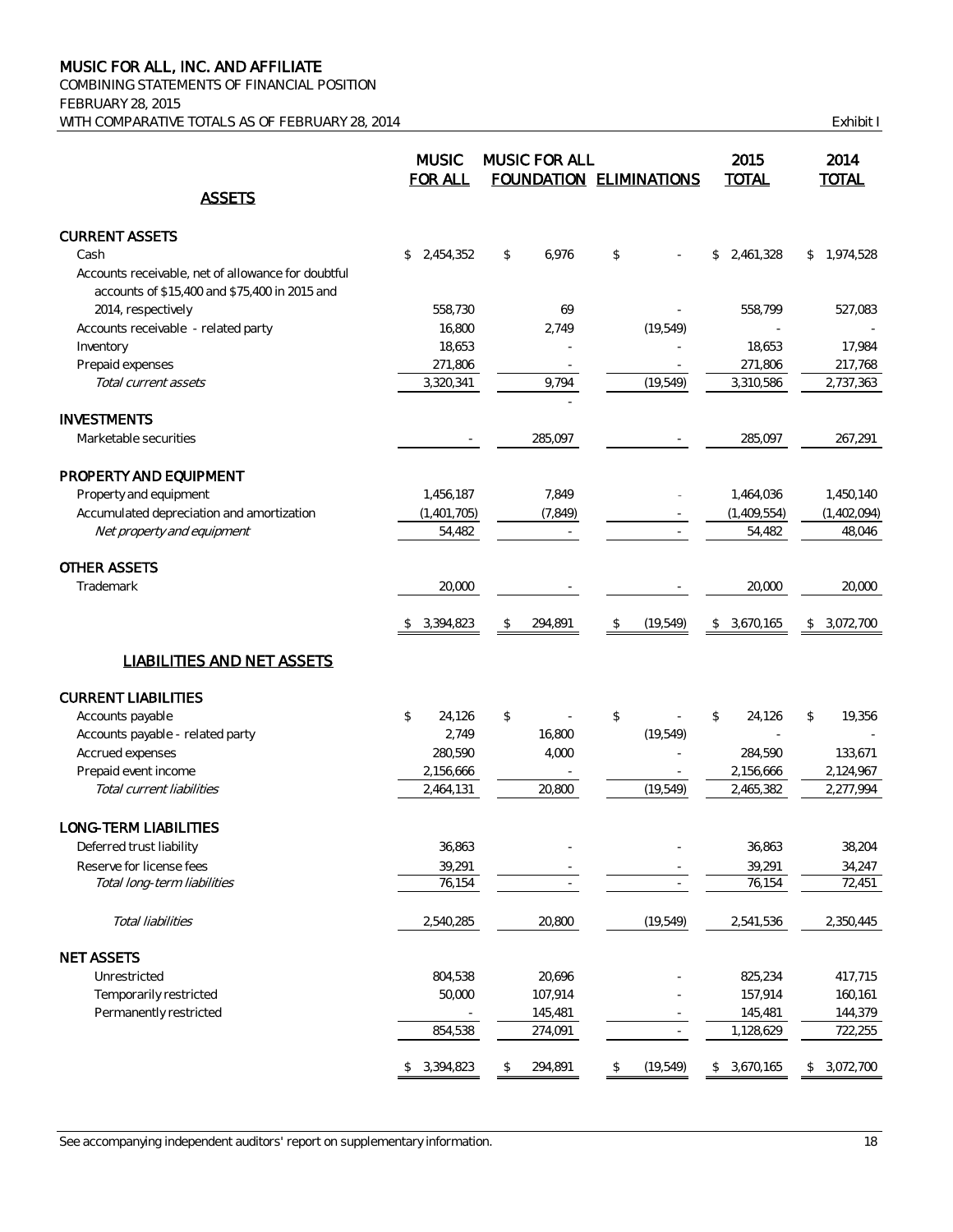COMBINING STATEMENT OF ACTIVITIES

FOR THE YEAR ENDED FEBRUARY 28, 2015

WITH SUMMARIZED COMPARATIVE INFORMATION FOR THE YEAR ENDED FEBRUARY 28, 2014 **Exhibit II** Exhibit II

|                                             |                          | <b>UNRESTRICTED</b> |               |                | <b>TEMPORARILY</b><br><b>RESTRICTED</b> | PERMANENTLY<br><b>RESTRICTED</b> |                 |                       |  |
|---------------------------------------------|--------------------------|---------------------|---------------|----------------|-----------------------------------------|----------------------------------|-----------------|-----------------------|--|
|                                             | <b>MUSIC</b>             | MUSIC FOR ALL       |               | <b>MUSIC</b>   | MUSIC FOR ALL                           | MUSIC FOR ALL                    | 2015            | 2014<br><b>TOTAL</b>  |  |
|                                             | <b>FOR ALL</b>           | <b>FOUNDATION</b>   | <b>TOTAL</b>  | <b>FOR ALL</b> | <b>FOUNDATION</b>                       | <b>FOUNDATION</b>                | <b>TOTAL</b>    |                       |  |
| <b>REVENUE</b>                              |                          |                     |               |                |                                         |                                  |                 |                       |  |
| Program fees                                | $\mathcal{L}$<br>819,121 | $\mathcal{L}$       | 819,121<br>\$ | $\sqrt{2}$     | $\mathcal{L}$                           | $$\mathsf{\$}$                   | 819,121<br>\$   | 753,576<br>$\sqrt{2}$ |  |
| Housing and meal fees                       | 1.279.977                |                     | 1,279,977     |                |                                         |                                  | 1,279,977       | 1,064,314             |  |
| <b>Ticket fees</b>                          | 2,472,160                |                     | 2,472,160     |                |                                         |                                  | 2,472,160       | 2,214,506             |  |
| <b>Band fees</b>                            | 531,446                  |                     | 531,446       |                |                                         |                                  | 531,446         | 472,725               |  |
| Merchandise sales                           | 21,985                   |                     | 21,985        |                |                                         |                                  | 21,985          | 44,047                |  |
| Program book sales                          | 145,540                  |                     | 145,540       |                |                                         |                                  | 145,540         | 125,916               |  |
| Photography commissions                     | 1,000                    |                     | 1,000         |                |                                         |                                  | 1,000           |                       |  |
| Video commissions and fees                  | 900                      |                     | 900           |                |                                         |                                  | 900             |                       |  |
| Merchandise commissions and sales           | 610,451                  |                     | 610,451       |                |                                         |                                  | 610,451         | 534,457               |  |
| Sponsorships                                | 973,103                  |                     | 973,103       |                |                                         | ÷,                               | 973,103         | 971,856               |  |
| Contributions                               | 95,684                   | 24,841              | 120,525       |                | 200                                     | 1,102                            | 121,827         | 200,008               |  |
| In-kind contributions                       | 148,605                  |                     | 148,605       |                |                                         |                                  | 148,605         | 90,523                |  |
| Grants                                      | 133,426                  | $\sim$              | 133,426       |                |                                         |                                  | 133,426         | 111,549               |  |
| Interest and dividends                      | 437                      | 11,405              | 11,842        |                |                                         |                                  | 11,842          | 4,456                 |  |
| Realized and unrealized gain on investments |                          | 7,752               | 7,752         |                | 163                                     |                                  | 7,915           | 16,803                |  |
| Miscellaneous                               | 46,404                   |                     | 46,404        |                |                                         |                                  | 46,404          | 38,681                |  |
| Net assets released from restrictions       |                          | 2,610               | 2,610         |                | (2,610)                                 |                                  |                 |                       |  |
| Total revenue                               | 7,280,239                | 46,608              | 7,326,847     |                | (2, 247)                                | 1,102                            | 7,325,702       | 6,643,417             |  |
| <b>EXPENSES</b>                             |                          |                     |               |                |                                         |                                  |                 |                       |  |
| Program                                     | 6,272,612                | 34,556              | 6,307,168     |                |                                         |                                  | 6,307,168       | 5,459,279             |  |
| Fundraising                                 | 145,794                  |                     | 145,794       |                |                                         |                                  | 145,794         | 212,097               |  |
| General and administrative                  | 463,211                  | 3,155               | 466,366       |                |                                         |                                  | 466,366         | 390,021               |  |
| Total expenses                              | 6,881,617                | 37,711              | 6,919,328     |                |                                         |                                  | 6,919,328       | 6,061,397             |  |
| <b>CHANGE IN NET ASSETS</b>                 | 398,622                  | 8,897               | 407,519       |                | (2, 247)                                | 1,102                            | 406,374         | 582,020               |  |
| NET ASSETS, BEGINNING OF YEAR               | 405,916                  | 11,799              | 417,715       | 50,000         | 110,161                                 | 144,379                          | 722,255         | 140,235               |  |
| NET ASSETS, END OF YEAR                     | 804,538                  | 20,696              | 825,234       | 50,000         | 107,914<br>\$                           | 145,481<br>\$                    | 1,128,629<br>\$ | 722,255               |  |

See accompanying independent auditors' report on supplementary information. 19<br>
19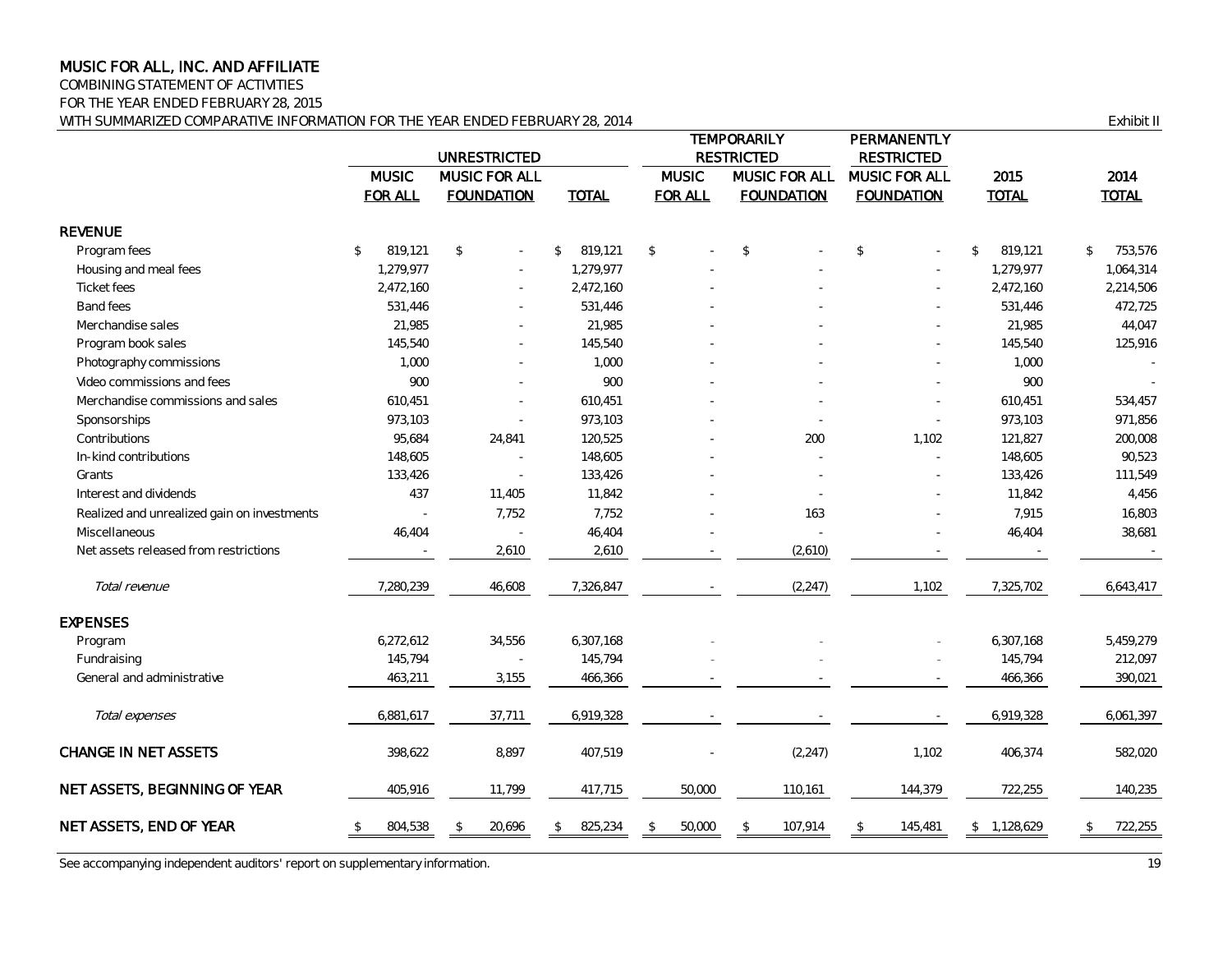COMBINING SCHEDULE OF FUNCTIONAL EXPENSES

FOR THE YEAR ENDED FEBRUARY 28, 2015 WITH SUMMARIZED COMPARATIVE INFORMATION FOR THE YEAR ENDED FEBRUARY 28, 2014 **Exhibit III Exhibit III Exhibit III** 

MUSIC FOR ALL FOUNDATION GENERAL & ADMINISTRATIVE 2015 2014 PROGRAM FUNDRAISING EXPENSES TOTAL FDN EXPENSES TOTAL TOTAL PROGRAMS Awards and trophies \$ 78,969 \$ \$ 78,969 \$ 78,969 \$ 78,969 \$ 78,308 Scholarships and grants 2,214 - - 2,214 34,556 36,770 6,299 Clinicians' and judges' fees 760,390 - - 760,390 - 760,390 643,370 Copyright fees 2008 - 2009 119,269 - 2009 119,269 - 2009 119,269 - 2009 119,269 - 2009 119,269 - 2009 119,269 119,269 - 2009 119,269 - 2009 119,269 - 2009 119,269 - 2009 119,269 - 2009 119,269 - 2009 119,269 - 2009 119,269 Cost of merchandise sold 204,836 - 5,984 210,820 - 210,820 199,704 Equipment rental 132,390 111,121 - 132,390 132,390 - 132,390 132,390 - 132,390 111,121 Program promotion 125,298 125,298 9,890 23,538 158,726 - 126,726 158,726 158,726 158,726 158,726 159,726 159,726 Facility rental 2008 - 740,396 - 740,396 - 740,396 - 740,396 - 740,396 - 740,396 - 740,396 - 740,396 - 740,396 Participants' housing and meals **1,229,849** 1,043,181 Outside services 911,519 894 14,969 927,382 2,648 930,030 814,624 Other program expenses 7,021 7,0244 327,932 Total programs and activities and activities the state of the state of the state of the state of the 4,730,649 54,416 54,416 4,730,649 37,204 4,767,853 4,174,685 PERSONNEL RELATED Salaries and contract employees **1,271,162** 1,145,079 1,271,162 1,271,162 1,271,162 1,271,162 1,145,079 1,271,162 Salaries - payroll taxes 67,544 2,877 16,886 87,307 - 87,307 77,558 403(b) contribution 17,022 1,260 4,256 22,538 - 22,538 19,496 Staff travel, housing and meals **8,943** 650 650 - 9,593 - 9,593 9,593 9,593 9,593 9,593 9,593 5,680 Group insurance 75,016 6,931 18,004 99,951 - 99,951 92,793 Other personnel related expenses and the content of the content of the content of the content of the content of the content of the content of the content of the content of the content of the content of the content of the c Total personnel related 1,347,149 1,121,145 110,725 278,633 1,510,503 1,510,503 1,510,503 1,347,149 1,510,503 1,347,149 BUILDING AND FACILITY Pepreciation and amortization 17,948 17,948 503 4,487 22,938 22,938 22,938 23,380 28,380 28,380 Rental - office building 239,824 2,014 190,248 2,014 2,014 2,014 2,03824 239,824 239,824 239,824 239,824 125,679 Repairs and maintenance 2002 17,169 17,169 17,169 17,169 17,169 22,118 22,118 22,118 22,118 22,118 22,118 22,118 Telephone and utilities 33,402 33,402 33,402 33,402 33,402 33,402 33,402 342,975 - 42,975 42,975 42,975 42,975 Total building and facility and the control total building and facility 218,253 218,253 218,253 218,253 218,253 OFFICE AND ADMINISTRATIVE Board of director's expense 25,625 1,696 255 1,696 9,160 256 9,160 9,160 9,160 9,160 9,160 15,625 Computer services and supplies and supplies and supplies 37,193 4,440 4,440 4,440 4,440 4,440 60,155 60,155 60,155 59,297 Business insurance 53,212 2,003 13,303 68,518 - 68,518 65,488 Professional services - - - - 404 404 - Interest 626 - 156 782 - 782 3,752 Franchise, sales, and income taxes example and the same taxes of the same taxes of the same taxes of the same taxes of the same taxes of the same taxes of the same taxes of the same taxes of the same taxes of the same taxe Other office and administrative 119,208 119,218 6,139 31,824 157,181 103 103 157,284 166,398 Total office and administrative 231,310 234,272 12,837 55,501 312,610 507 313,117 321,310 \$ 6,272,612 \$ 145,794 \$ 463,211 \$ 6,881,617 \$ 37,711 \$ 6,919,328 \$ 6,061,397 MUSIC FOR ALL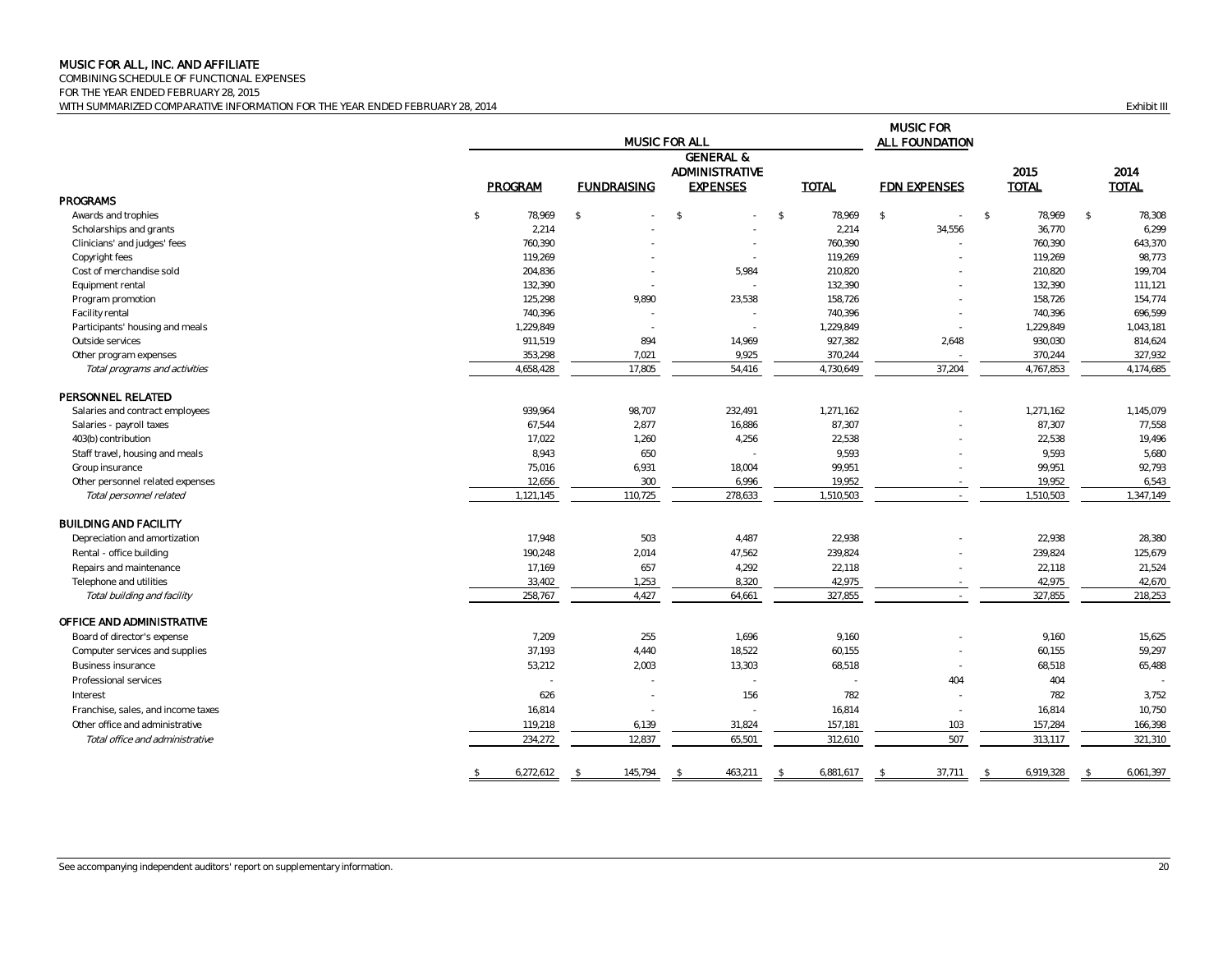COMBINING STATEMENTS OF ACTIVITIES

FOR THE YEARS ENDED FEBRUARY 28, 2015 AND FEBRUARY 28, 2014 **Exhibit IV** Exhibit IV

|                                                     | 2015                    |               |                                |               |        | 2014          |                       |                                |                |                          |
|-----------------------------------------------------|-------------------------|---------------|--------------------------------|---------------|--------|---------------|-----------------------|--------------------------------|----------------|--------------------------|
|                                                     | <b>MUSIC</b>            |               | MUSIC FOR ALL                  |               |        |               | <b>MUSIC</b>          | MUSIC FOR ALL                  |                |                          |
|                                                     | <b>FOR ALL</b>          |               | <b>FOUNDATION ELIMINATIONS</b> |               |        | <b>TOTAL</b>  | <b>FOR ALL</b>        | <b>FOUNDATION ELIMINATIONS</b> |                | <b>TOTAL</b>             |
| <b>REVENUE</b>                                      |                         |               |                                |               |        |               |                       |                                |                |                          |
| Program fees                                        | 819.121<br>$\mathbb{S}$ | $\mathcal{L}$ |                                | $\mathcal{S}$ |        | 819,121<br>\$ | $\sqrt{2}$<br>753,576 | $\mathbb{S}$                   | \$             | 753,576<br>$\mathcal{S}$ |
| Housing and meal fees                               | 1,279,977               |               |                                |               |        | 1,279,977     | 1,064,314             |                                |                | 1,064,314                |
| <b>Ticket fees</b>                                  | 2,472,160               |               |                                |               |        | 2,472,160     | 2,214,506             |                                |                | 2,214,506                |
| Band fees                                           | 531,446                 |               |                                |               |        | 531,446       | 472,725               |                                |                | 472,725                  |
| Merchandise sales                                   | 21,985                  |               |                                |               |        | 21,985        | 44,047                |                                |                | 44,047                   |
| Program book sales                                  | 145,540                 |               |                                |               |        | 145,540       | 125,916               |                                |                | 125,916                  |
| Photography commissions                             | 1,000                   |               |                                |               |        | 1,000         |                       |                                |                |                          |
| Video commissions and fees                          | 900                     |               |                                |               |        | 900           |                       |                                |                | $\sim$                   |
| Merchandise commissions                             | 610,451                 |               |                                |               |        | 610,451       | 534,457               |                                | $\overline{a}$ | 534,457                  |
| Sponsorships                                        | 973,103                 |               |                                |               |        | 973,103       | 971,856               |                                | $\sim$         | 971,856                  |
| Contributions                                       | 95,684                  |               | 26,143                         |               |        | 121,827       | 93,747                | 106,261                        |                | 200,008                  |
| In-kind contributions                               | 148,605                 |               |                                |               |        | 148,605       | 90,523                |                                |                | 90,523                   |
| Grants                                              | 133,426                 |               |                                |               |        | 133,426       | 111,499               | 50                             |                | 111,549                  |
| Interest                                            | 437                     |               | 11,405                         |               |        | 11,842        | 124                   | 4,332                          |                | 4,456                    |
| Realized and unrealized gain on investments         |                         |               | 7,915                          |               |        | 7,915         |                       | 16,803                         |                | 16,803                   |
| Miscellaneous                                       | 46,404                  |               |                                |               |        | 46,404        | 38,681                |                                |                | 38,681                   |
| Total revenue                                       | 7,280,239               |               | 45,463                         |               |        | 7,325,702     | 6,515,971             | 127,446                        |                | 6,643,417                |
| <b>EXPENSES</b>                                     |                         |               |                                |               |        |               |                       |                                |                |                          |
| Program                                             | 6,272,612               |               | 34,556                         |               |        | 6,307,168     | 5,455,130             | 4,149                          |                | 5,459,279                |
| Fundraising                                         | 145,794                 |               |                                |               |        | 145,794       | 212,097               |                                |                | 212,097                  |
| General and administrative                          | 463,211                 |               | 3,155                          |               |        | 466,366       | 387,556               | 2,465                          |                | 390,021                  |
| Total expenses                                      | 6,881,617               |               | 37,711                         |               |        | 6,919,328     | 6,054,783             | 6,614                          |                | 6,061,397                |
| CHANGE IN NET ASSETS                                | 398,622                 |               | 7,752                          |               | $\sim$ | 406,374       | 461,188               | 120,832                        |                | 582,020                  |
| NET ASSETS (ACCUMULATED DEFICIT), BEGINNING OF YEAR | 455,916                 |               | 266,339                        |               |        | 722,255       | (5, 272)              | 145,507                        |                | 140,235                  |
| NET ASSETS, END OF YEAR                             | 854,538<br>\$           | \$            | 274,091                        | \$            | $\sim$ | \$1,128,629   | 455,916<br>\$         | 266,339<br>\$                  | \$             | 722,255<br>$\mathcal{L}$ |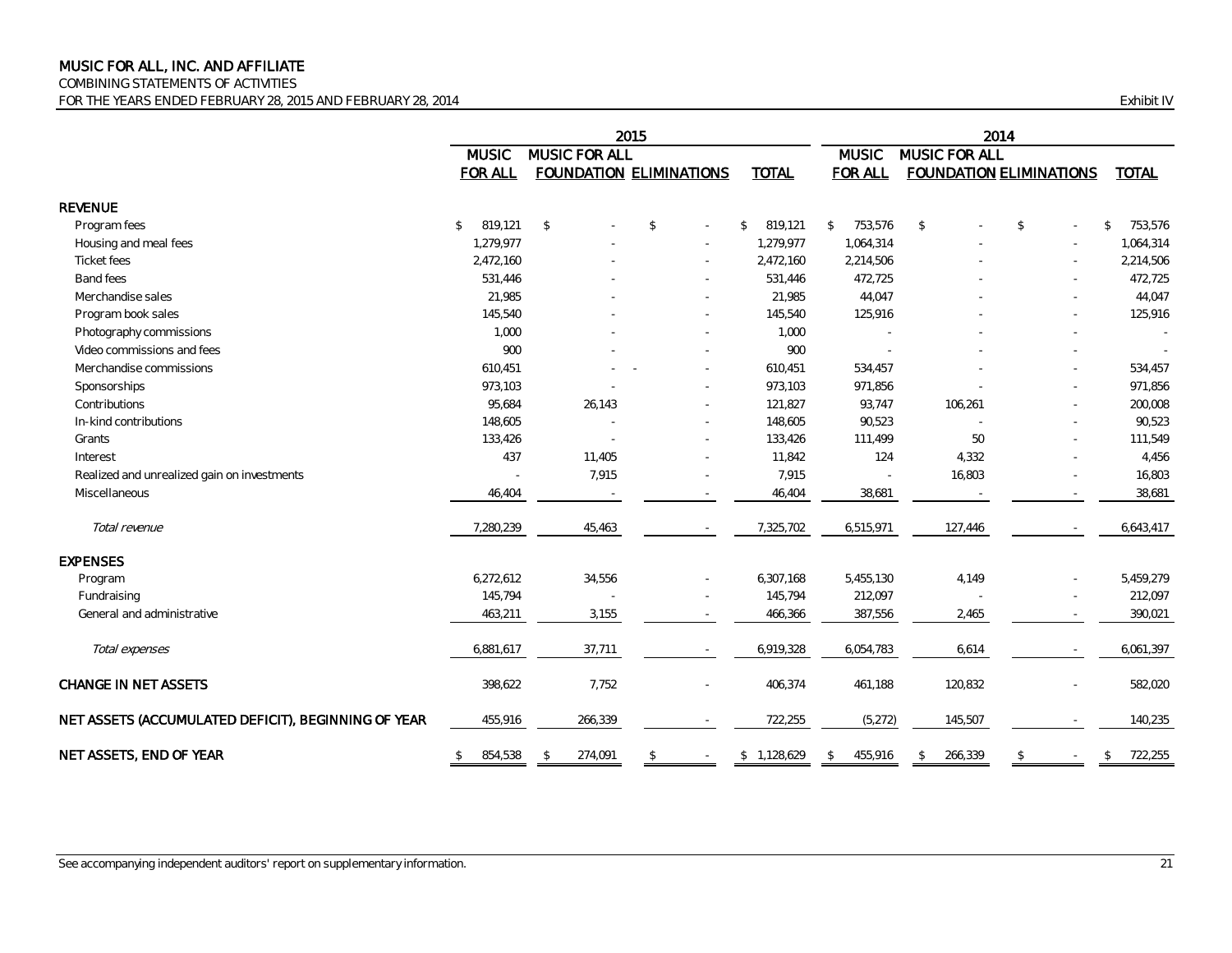